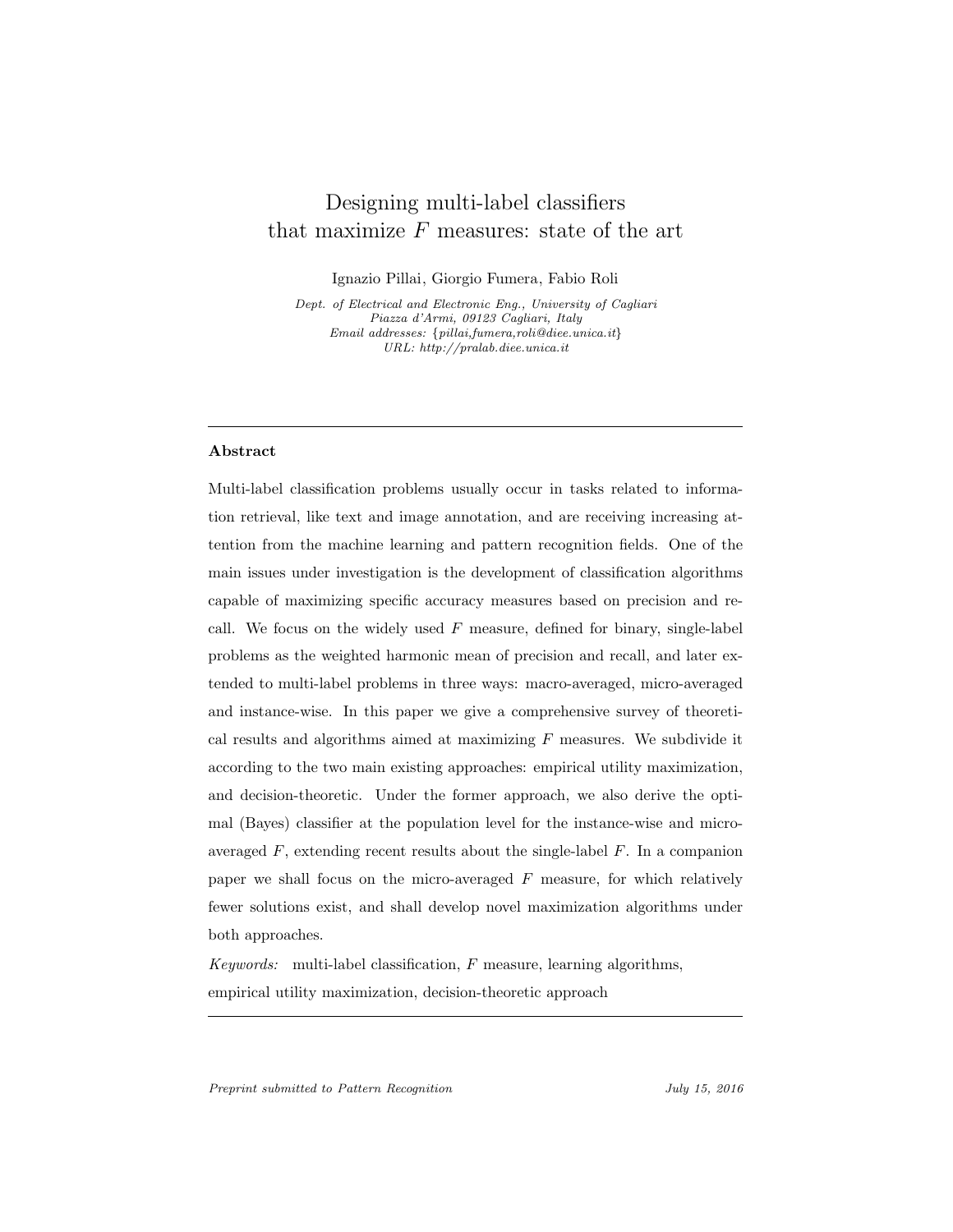## 1. Introduction

Multi-label (M-L) classification problems, like document categorization, and image and video annotation, usually occur in the design of information retrieval (IR) systems. They consist of deciding whether an instance (e.g., a document) is relevant or not to a given set of queries, which can be viewed as non-mutually exclusive labels. An instance can thus be assigned more than one label. Over the past ten years, M-L classification problems have received an increasing attention from the pattern recognition and machine learning research communities (see, e.g., [33, 36]). One of the main topics under investigation is the development of learning algorithms tailored to specific M-L accuracy measures. Such measures are mostly based on precision and recall, which are the main metrics used for evaluating the performance of IR systems. They are different from the ones used in single-label (S-L) problems, like the misclassification probability.

In this work we focus on the widely used  $F$  measure. It has been originally proposed to evaluate IR systems in [30, 34], and is defined as the weighted harmonic mean of precision and recall. It is also used to evaluate the accuracy of S-L binary classifiers aimed at discriminating instances relevant to a query from non-relevant ones.<sup>1</sup>

Three different versions of the F measure have subsequently been defined for M-L problems: instance-wise, macro- and micro-averaged. Under the viewpoint of the target accuracy measure, the existing approaches to M-L classifier design can be subdivided into two groups. Works in the first group (including most of the earlier ones) do not focus on a specific measure; they use S-L learning algorithms, and deal with multiple labels per sample using problem transformation or algorithm adaptation strategies (see the surveys of [33, 36]). Among the former, the simplest one is binary relevance (BR), which consists of independently

<sup>&</sup>lt;sup>1</sup>The S-L  $F$  measure is also used in binary problems not related to IR, but characterized by relevant class imbalance. In this case the misclassification probability is not a suitable performance measure, since a classifier that always predicts the majority class attains an accuracy equal to the corresponding prior.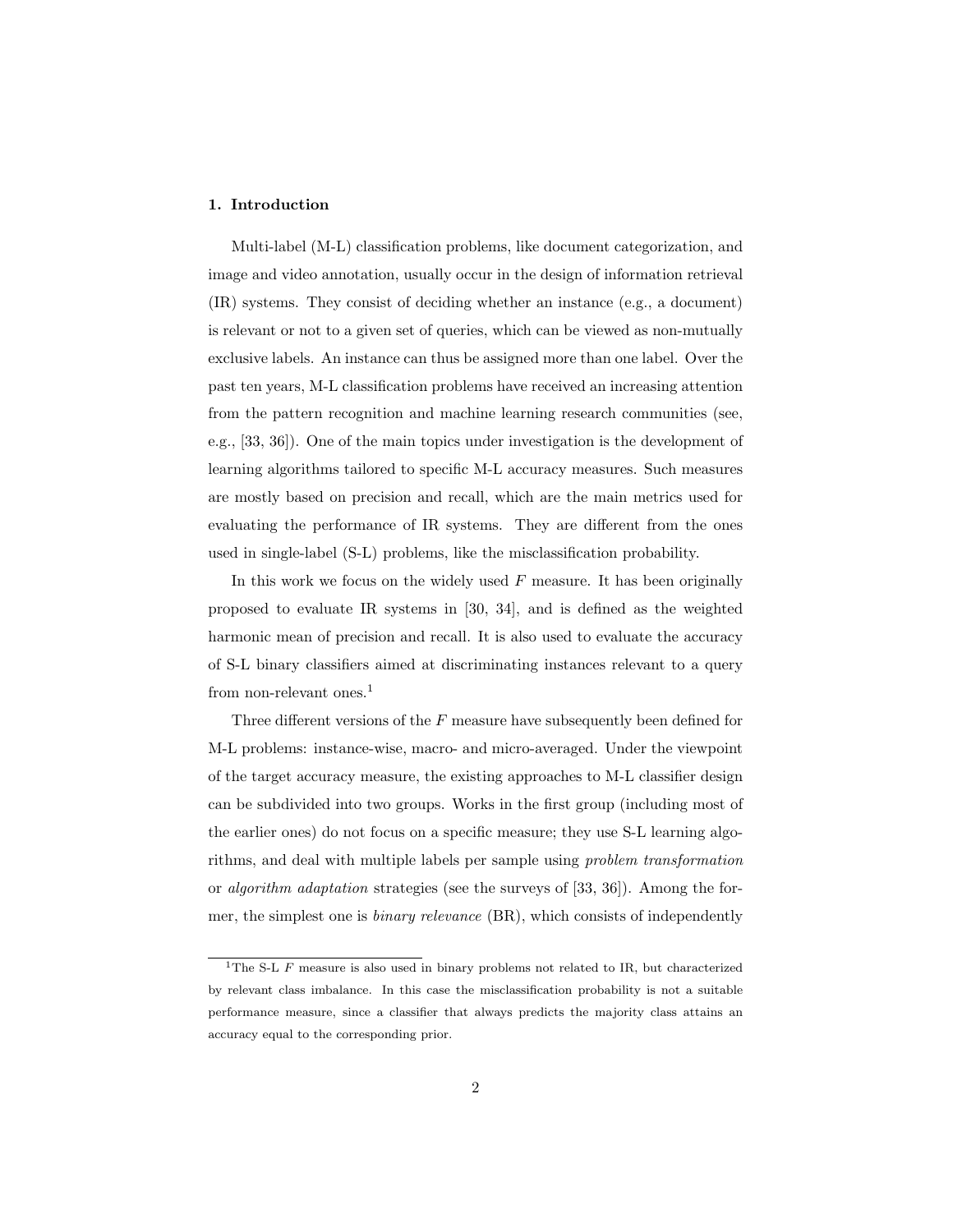learning a binary classifier for each label, disregarding label correlation; other approaches have been proposed to attain a trade-off between taking into account label dependencies and keeping computational complexity low. Works in the second group focus on developing algorithms to maximize a specific accuracy measure, most often one of the M-L  $F$  measures. Maximizing the  $F$  measures (including the S-L one) is however particularly difficult since, contrary to S-L measures like accuracy, they do not decompose either over samples, or over labels, or both. Two different approaches for maximizing the S-L and M-L F measures have been considered, in turn [19]. The empirical utility maximization (EUM) approach aims at finding the decision rule which maximizes the chosen F measure on a finite sample of labelled instances; this approach has been used to develop several learning algorithms. The decision-theoretic approach (DTA) aims instead at finding the label assignments that maximize the expected value of the chosen F measure on a fixed set of unlabeled instances, with respect to their joint label-conditional probability; in practice, this probability is estimated from training data, whereas the unlabeled instances correspond to testing data.

In the present paper we give a comprehensive survey of existing algorithms for maximizing the F measures, which is still lacking in the literature. Nearly all works published in pattern recognition venues follow the EUM approach. Both EUM and DTA have been considered in machine learning venues, instead, where different EUM algorithms have been proposed, and the optimal (Bayes) classifier at the population level has also been recently derived for some of the F measures. Moreover, most of the earlier works focused on a single version of the  $F$  measure, and only recently (since  $[5]$ ) the distinction between the S-L and M-L  $F$ , and between the three M-L versions, was clearly pointed out. Our survey can be useful for further developments in this field, especially for the pattern recognition community. As a by-product, we also derive the optimal classifier at the population level for the M-L instance-wise and micro-averaged F, under the EUM approach, extending recent results about the S-L F.

In a companion paper [28] we shall focus on the M-L micro-averaged  $F$ , for which relatively fewer solutions exist, and shall develop both learning algorithms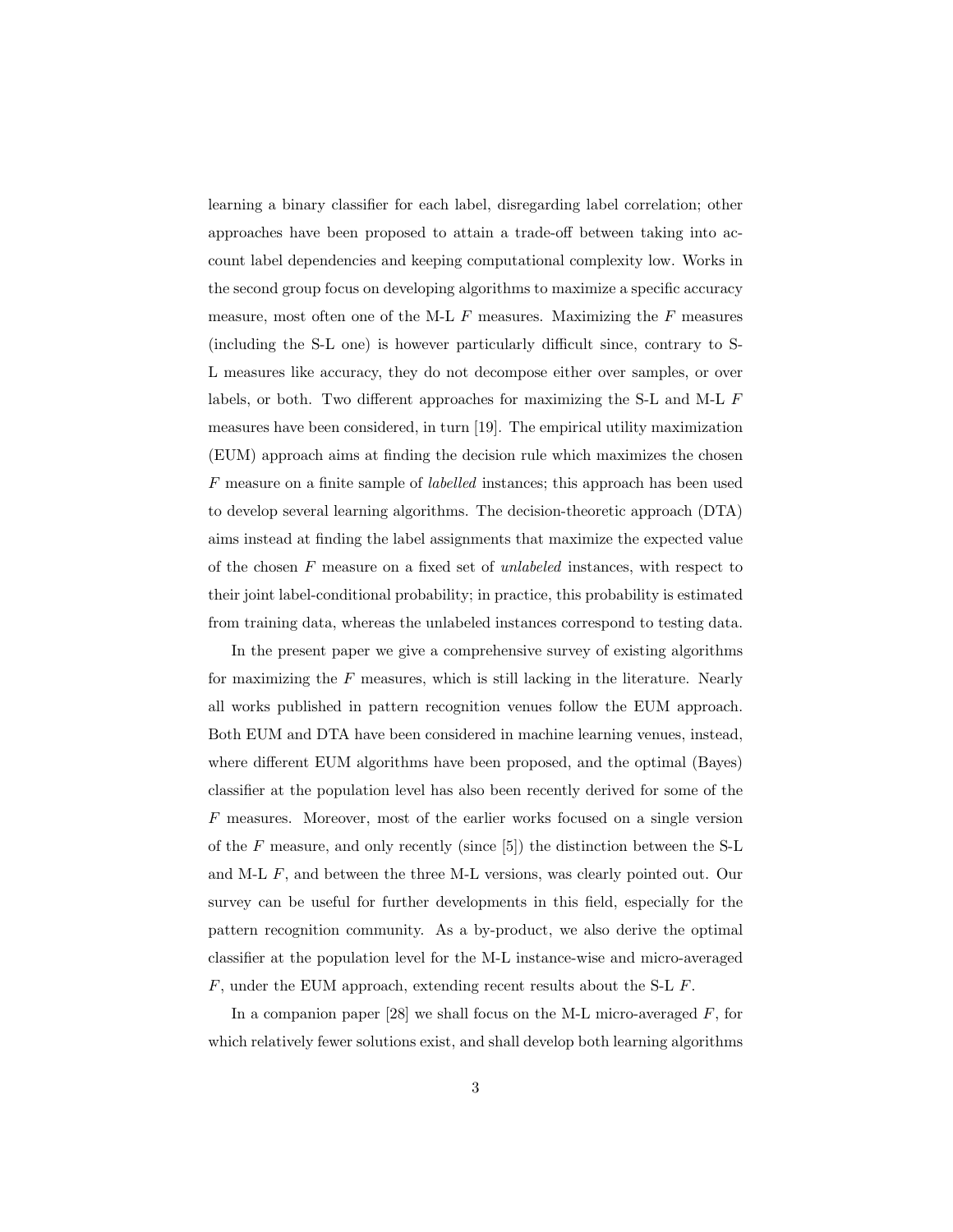|                                                     | Table 1: Notation used in this paper.                                                   |  |
|-----------------------------------------------------|-----------------------------------------------------------------------------------------|--|
| $\mathcal X$                                        | instance space (e.g., a vector space)                                                   |  |
| $\mathbf{x} \in \mathcal{X}$                        | a single instance (e.g., a feature vector)                                              |  |
| m                                                   | number of labels                                                                        |  |
| $\mathcal{Y} = \{0, 1\}^m$                          | label space                                                                             |  |
| $\mathbf{y} = \{y_1, \ldots, y_m\} \in \mathcal{Y}$ | label vector of an instance (ground truth)                                              |  |
| $y_i \in \{0, 1\}$                                  | <i>i</i> -th label of an instance, $i = 1, , m$                                         |  |
| $\boldsymbol{n}$                                    | number of instances in a given data set                                                 |  |
| $(\mathbf{x}^j, \mathbf{y}^j)$                      | <i>j</i> -th instance of a given data set, $j = 1, , n$                                 |  |
| $h(\cdot;\theta): \mathcal{X} \mapsto \mathcal{Y}$  | multi-label classifier with parameters $\theta$                                         |  |
| $h_i(\cdot;\theta): \mathcal{X} \mapsto \{0,1\}$    | <i>i</i> -th label assigned by classifier $h(\cdot; \theta)$ , $i = 1, , m$             |  |
| $h_i, h_i^j$                                        | short-hand notation respectively for $h_i(\cdot;\theta)$ and $h_i(\mathbf{x}^j;\theta)$ |  |
| $\mathbf{h}, \mathbf{h}^{j} \in \{0, 1\}^{m}$       | label vectors, respectively $(h_1, \ldots, h_m)$ and $(h_1^j, \ldots, h_m^j)$           |  |
| $F^{\rm b}_{\beta}$                                 | S-L, binary $F_\beta$ (Eq. 4)                                                           |  |
| $F^{\rm i}_{\beta}$                                 | M-L, instance-wise $F_{\beta}$ (Eq. 5)                                                  |  |
| $F^{\rm M}_{\beta}$                                 | M-L, macro-averaged $F_\beta$ (Eq. 6)                                                   |  |
| $F^{\rm m}_{\beta}$                                 | M-L, micro-averaged $F_\beta$ (Eq. 7)                                                   |  |

based on EUM and an inference algorithm based on DTA.

The rest of this paper is structured as follows. After giving a formal definition of the F measures in Sect. 2, in Sect. 3 we describe EUM and DTA. We then survey existing works based on such approaches, respectively in Sects. 4 and 5, for each of the  $F$  measures (including the S-L  $F$ ).

# 2. Definition of F measures

In Tables 1 and 2 we summarize respectively the notation and the abbreviations used in this paper. We shall use upper-case letters to denote random variables, and the corresponding lower-case letters to denote their values.

For a given M-L problem, let m denote the number of labels,  $\mathcal X$  the input space (e.g., a feature vector space),  $\mathbf{x} \in \mathcal{X}$  an instance (e.g., a feature vector), and  $\mathbf{y} \in \mathcal{Y} = \{0,1\}^m$  the corresponding label vector, where  $y_i = 1$  (0) means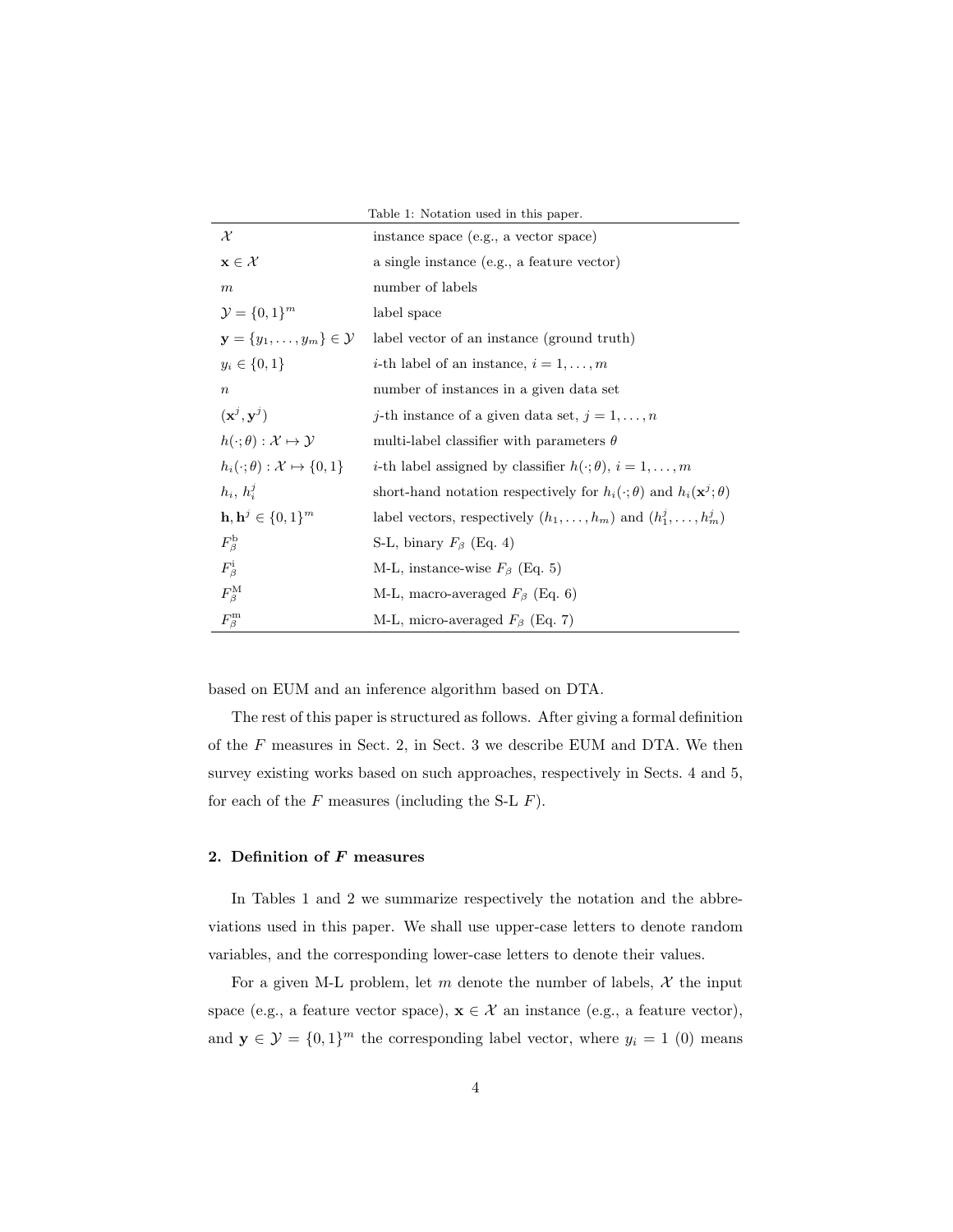IR information retrieval S-L, M-L single-label, multi-label BR binary relevance EUM empirical utility maximization DTA decision-theoretic approach

Table 2: List of the abbreviations used in this paper.

that  $x$  is (not) relevant to the *i*-th label. A M-L classifier is commonly formalized as a function

$$
h(\mathbf{x};\theta) = (h_1(\mathbf{x};\theta),\ldots,h_m(\mathbf{x};\theta)) \in \mathcal{Y},\tag{1}
$$

where  $h_i(\mathbf{x}; \theta) = 1$  (0) means that **x** is deemed as (non-)relevant to the *i*-th label, and  $\theta$  denotes the parameter vector to be set by the learning algorithm. Precision  $(p)$  and recall  $(r)$  are the main measures used for evaluating the quality of the results produced by IR systems, in terms of the "degree of matching" between the true and the estimated relevance to a given query. They are defined respectively as the probability that a retrieved instance (e.g., a document) is relevant, and as the probability of retrieving a relevant instance, which are complementary aspects of an IR system's performance. Let  $S = \{(\mathbf{x}^j, y^j)\}_{j=1}^n$  be a set of instances, where  $y^j \in \{0,1\}$  denotes the relevance of  $x^j$  to the considered query, and let  $h^j \in \{0,1\}$  denote the estimated relevance. Let TP, FP and FN denote the corresponding number of true positive (when  $h^{j} = y^{j} = 1$ ), false positive  $(h^{j} = 1, y^{j} = 0)$  and false negative  $(h^{j} = 0, y^{j} = 1)$  decisions. Precision and recall can be estimated on the finite sample  $S$  as:

$$
p = \frac{TP}{TP + FP} = \frac{\sum_{j=1}^{n} y^{j} h^{j}}{\sum_{j=1}^{n} h^{j}},
$$
\n(2)

$$
r = \frac{TP}{TP + FN} = \frac{\sum_{j=1}^{n} y^{j} h^{j}}{\sum_{j=1}^{n} y^{j}}.
$$
 (3)

Single-label, binary  $F$  measure. The  $F$  measure has been originally proposed for IR systems, to combine  $p$  and  $r$  into a scalar [30, 34]. Based on principled arguments, it is defined as the weighted harmonic mean of  $p$  and  $r$ .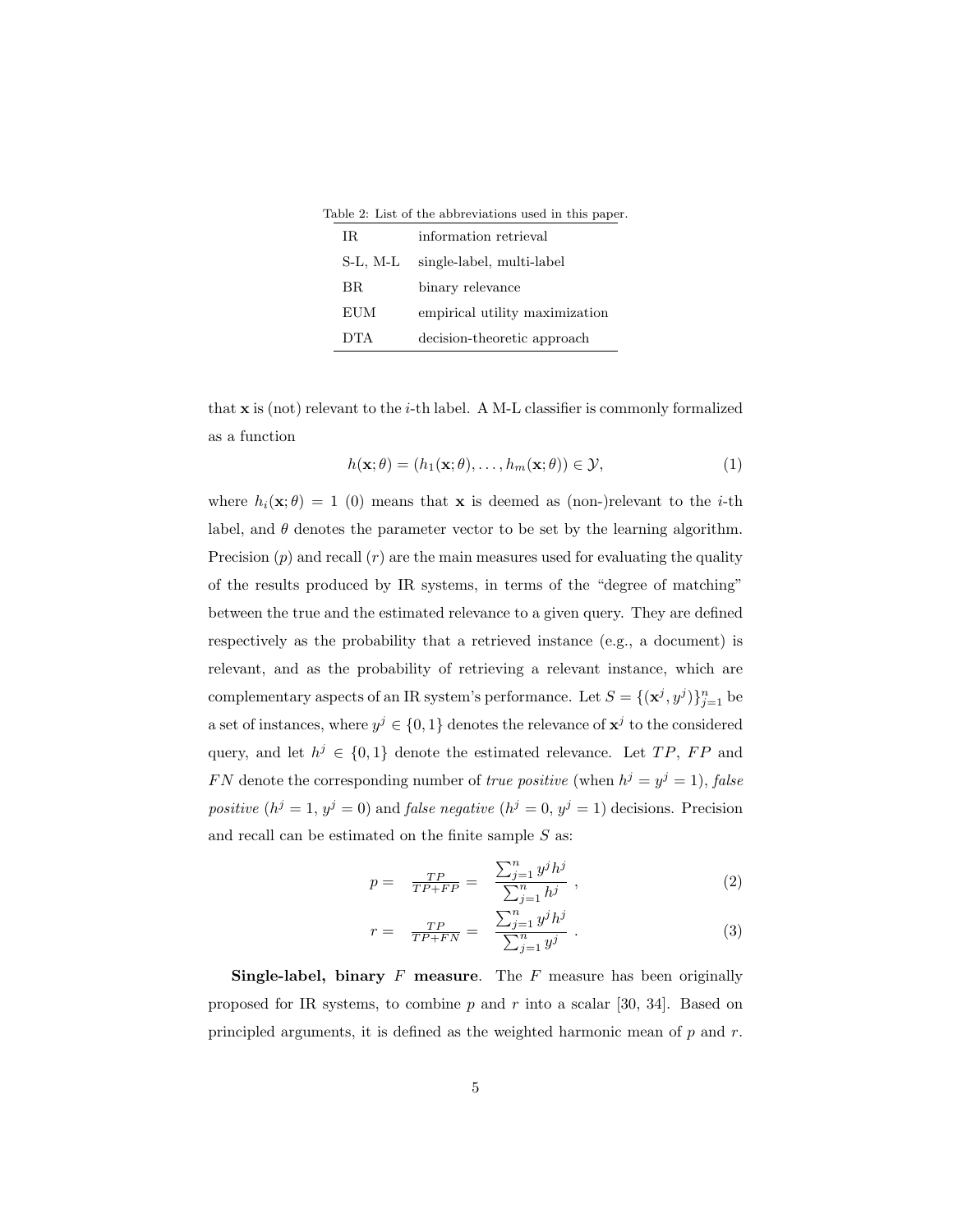It is also often used to evaluate the accuracy of S-L, binary classifiers  $(m = 1)$ whose goal is to discriminate between relevant instances to a given query and non-relevant ones. The S-L  $F$  is defined on a finite sample as (the superscript 'b' stands for 'binary'):

$$
F_{\beta}^{\rm b} = \frac{1+\beta^2}{\frac{1}{p}+\beta^2 \frac{1}{r}} = \frac{(1+\beta^2)TP}{(1+\beta^2)TP + \beta^2 FN + FP} = \frac{(1+\beta^2)\sum_{j=1}^n y^j h^j}{\beta^2 \sum_{j=1}^n y^j + \sum_{j=1}^n h^j}, \quad (4)
$$

where  $\beta \in [0, +\infty)$  controls the trade-off between p and r. Note that  $F_0^{\text{b}} = p$  and  $F_{+\infty}^{\rm b}=r$ . For  $\beta=1$  one obtains the unweighted harmonic mean:  $F_1^{\rm b}=\frac{2}{1/p+1/r}$ .

Multi-label  $F$  measures. Three different M-L versions of the  $F$  measure have been defined. The *instance-wise* F views instances as queries, whose relevant labels have to be retrieved. It is thus defined for a *single* instance  $(x, y)$ as:

$$
F_{\beta}^{i} = \frac{(1+\beta^{2})\sum_{i=1}^{m} y_{i}h_{i}}{\beta^{2}\sum_{i=1}^{m} y_{i} + \sum_{i=1}^{m} h_{i}}.
$$
\n(5)

The macro-averaged  $F$  is computed on a set of instances; it is defined as the average of the S-L  $F$  measures computed for each label, and gives the same weight to each label:

$$
F_{\beta}^{\mathcal{M}} = \sum_{i=1}^{m} \frac{(1+\beta^2)TP_i}{(1+\beta^2)TP_i + \beta^2FN_i + FP_i} = \sum_{i=1}^{m} \frac{(1+\beta^2)\sum_{j=1}^{n} y_i^j h_i^j}{\beta^2 \sum_{j=1}^{n} y_i^j + \sum_{j=1}^{n} h_i^j} \ . \tag{6}
$$

The *micro-averaged*  $F$  is computed after pooling the labels of all instances of a given set, and gives equal weight to each labeling decision:

$$
F_{\beta}^{\mathbf{m}} = \frac{\sum_{i=1}^{m} (1 + \beta^{2}) T P_{i}}{\sum_{i=1}^{m} [(1 + \beta^{2}) T P_{i} + \beta^{2} F N_{i} + F P_{i}]} \\
= \frac{(1 + \beta^{2}) \sum_{j=1}^{n} \sum_{i=1}^{m} y_{i}^{j} h_{i}^{j}}{\beta^{2} \sum_{j=1}^{n} \sum_{i=1}^{m} y_{i}^{j} + \sum_{j=1}^{n} \sum_{i=1}^{m} h_{i}^{j}}.
$$
\n(7)

To simplify the notation, from now on we will omit the subscript  $\beta$  in the symbols denoting the  $F$  measures, when it is not necessary.

Choice between the multi-label  $F$  measures. The three M-L  $F$  measures evaluate different aspects of classifier performance, and thus the choice between them is application-dependent. With regard to the problem of designing classifiers that maximize the M-L  $F$  measures, quoting from [5]: "One should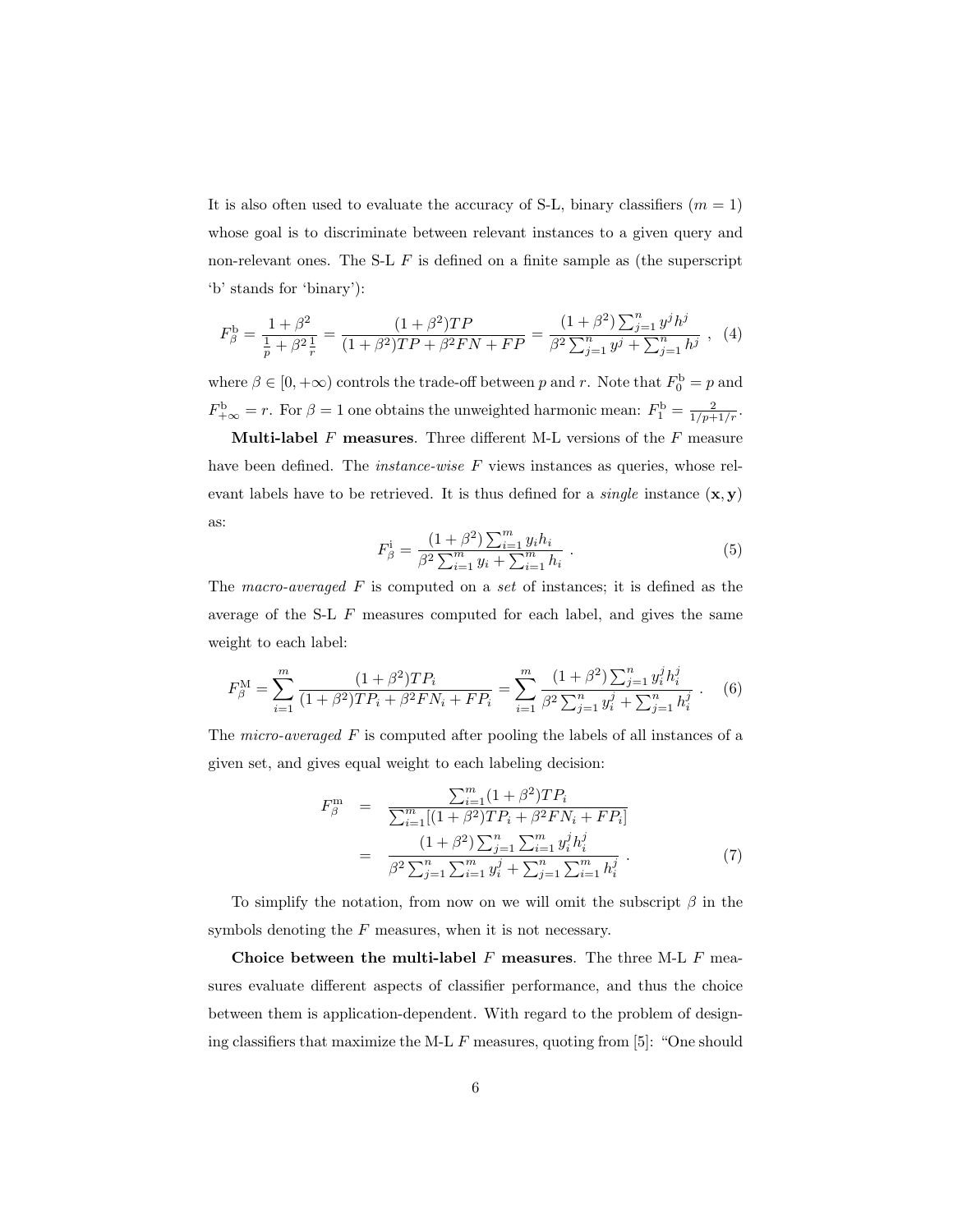carefully distinguish these versions, as algorithms optimized with a given objective are usually performing sub-optimally for other (target) evaluation measures." An empirical evidence of this fact was formerly reported in [6], where it was observed that tuning the decision thresholds of a classifier to maximize  $F^{\text{M}}$  can decrease the corresponding  $F^{\text{m}}$ . In particular, it is known that the differences between  $F^{\text{M}}$  and  $F^{\text{m}}$  can be large on data sets with rare labels [16]: since the  $F$  measures disregard true negatives (i.e., instance-label pairs such that  $y_i^j = h_i^j = 0$  and their magnitude is mostly determined by the number of true positives, frequent labels dominate rare ones in  $F<sup>m</sup>$ , whereas  $F<sup>M</sup>$  is much more sensitive to rare labels. Further insights have been given in [15]: for a rare label, a perfect classifier only marginally improves  $F<sup>m</sup>$  over a (trivial) classifier that labels all instances as non-relevant; moreover, for rare labels with an "uninformative predictive model" (i.e., a classifier which outputs the same score for all instances),  $F^{\text{m}}$  and  $F^{\text{M}}$  are maximized by classifying all instances respectively as non-relevant and as relevant.

**Maximizing the F measures.** Under the viewpoint of classifier design, maximizing the S-L and M-L  $F$  measures is more difficult than maximizing traditional S-L measures based on the 0–1 loss function and the corresponding misclassification probability, or their variants. The latter are uni-variate measures, i.e., they decompose over instances. This means that the optimal label assignment to any given instance is independent of other instances. On the contrary,  $F^{\text{M}}$  (as well as  $F^{\text{b}}$ ) does not decompose over instances;  $F^{\text{i}}$  does not decompose over labels; and  $F^{\text{m}}$  does not decompose over either. Therefore,  $F^{\text{M}}$ and  $F^{\text{m}}$  (as well as  $F^{\text{b}}$ ) are *multi-variate*, which implies that the optimal label assignments to a given instance depend also on the assignments to the other instances on which these measures are computed. Additionally, in the case of  $F<sup>m</sup>$ the different label assignments, even for different instances, influence each other. Accordingly, the maximization of these measures is in principle computationally demanding, or even infeasible. Moreover, it fits only batch or off-line settings; in on-line settings one should, e.g., classify the incoming samples in batches, or consider a subset of the previously processed instances when labeling an incom-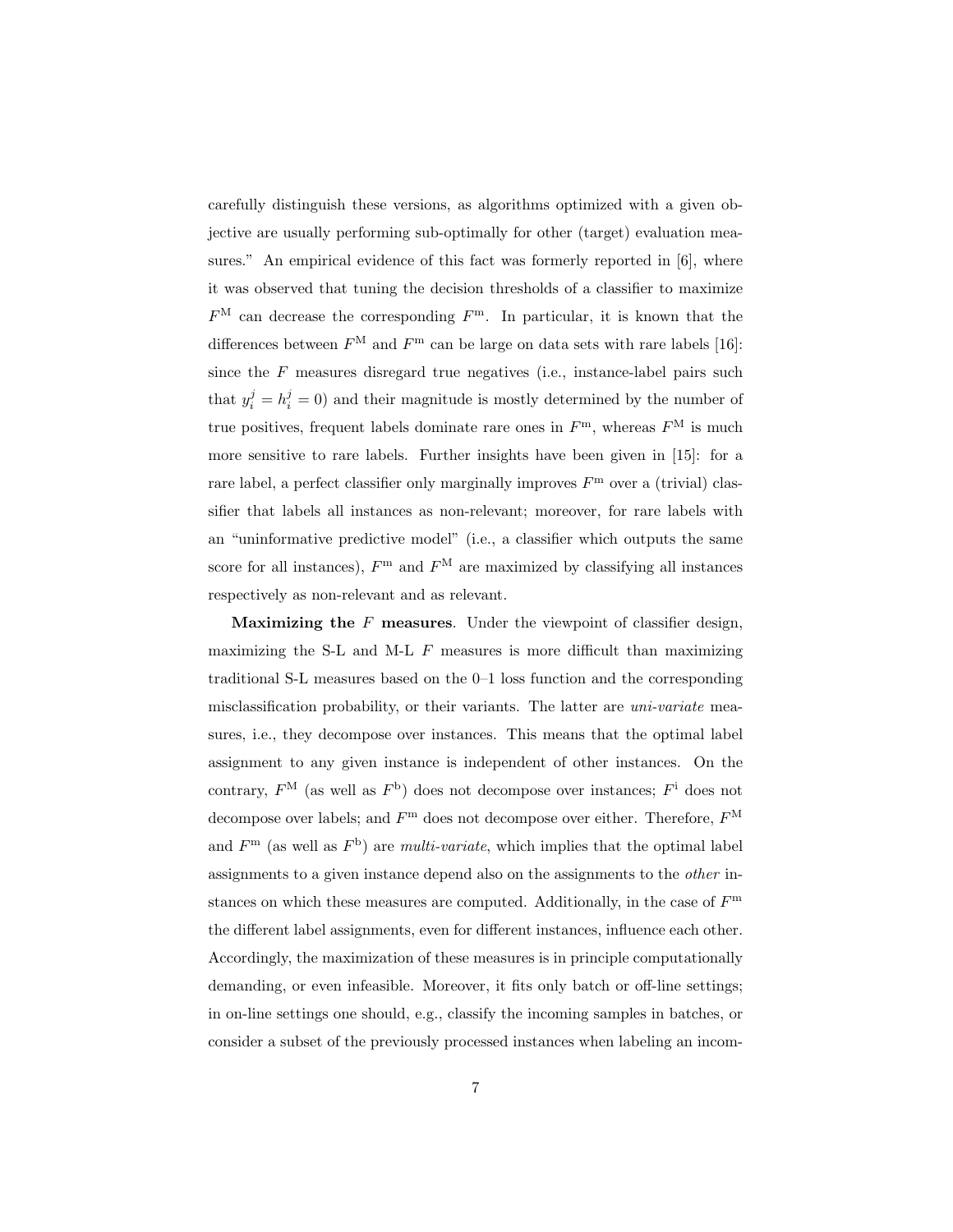ing one [14]. Similarly, although  $F^i$  is uni-variate, its maximization requires in principle to consider all possible  $2<sup>m</sup>$  label assignments, which is feasible only when the number of labels is small.

## 3. Approaches to  $F$  measure maximization

As mentioned in Sect. 1, two approaches for maximizing the  $F$  measures, both in S-L  $(F^{\text{b}})$  and in M-L classification problems  $(F^{\text{i}}, F^{\text{M}})$  and  $F^{\text{m}})$ , have been proposed so far: EUM and DTA [19, 4]. The existing maximization algorithms are surveyed in the next two sections, and are summarized in Table 3. We point out that, with the only exception of [29], all works published in pattern recognition venues follow the EUM approach.

The EUM approach consists of learning a classifier of the form  $h(\cdot; \theta)$ :  $\mathcal{X} \mapsto \mathcal{Y}$  that maximizes the chosen F measure on a given training set of labelled instances  $S = \{(\mathbf{x}^j, \mathbf{y}^j)\}_{j=1}^n$ ; the learnt classifier is then used to predict the label assignments of testing data. In principle, this requires one to jointly evaluate all possible label assignments to S, which amount to  $2^n$  for  $F^{\mathsf{b}}$ ,  $n \times 2^m$  for  $F^{\mathsf{i}}$ ,  $m \times 2^n$  for  $F^M$ , and  $2^{mn}$  for  $F^m$ . Learning algorithms based on EUM have been developed for all  $F$  measures, except  $F<sup>m</sup>$ , and the consistency of several learning algorithms has also been investigated. In some of the most recent works, the optimal (Bayes) classifier at the population level has also been derived for the S-L F (which also applies to the M-L, macro-averaged  $F$ ); it has also been shown that all  $F$  measures but the instance-wise can be maximized by reduction to a cost-sensitive problem.

The DTA (also called plug-in rule approach in  $[4]$ ) focuses instead on a *fixed*, unlabeled sample (testing data)  $S = {\mathbf{x}^{j}}_{j=1}^{n}$  ( $n = 1$  in the case of  $F^{i}$ ), and predicts through an inference procedure the label assignments that maximize the expectation of the chosen  $F$  measure on  $S$ , with respect to the joint labelconditional probability distribution  $\mathbb{P}(\mathbf{Y}^1, \ldots, \mathbf{Y}^n | \mathbf{x}^n, \ldots, \mathbf{x}^n)$ . In practice, this distribution is estimated from training data. The corresponding maximization problem is computationally very demanding as well, since the expectation has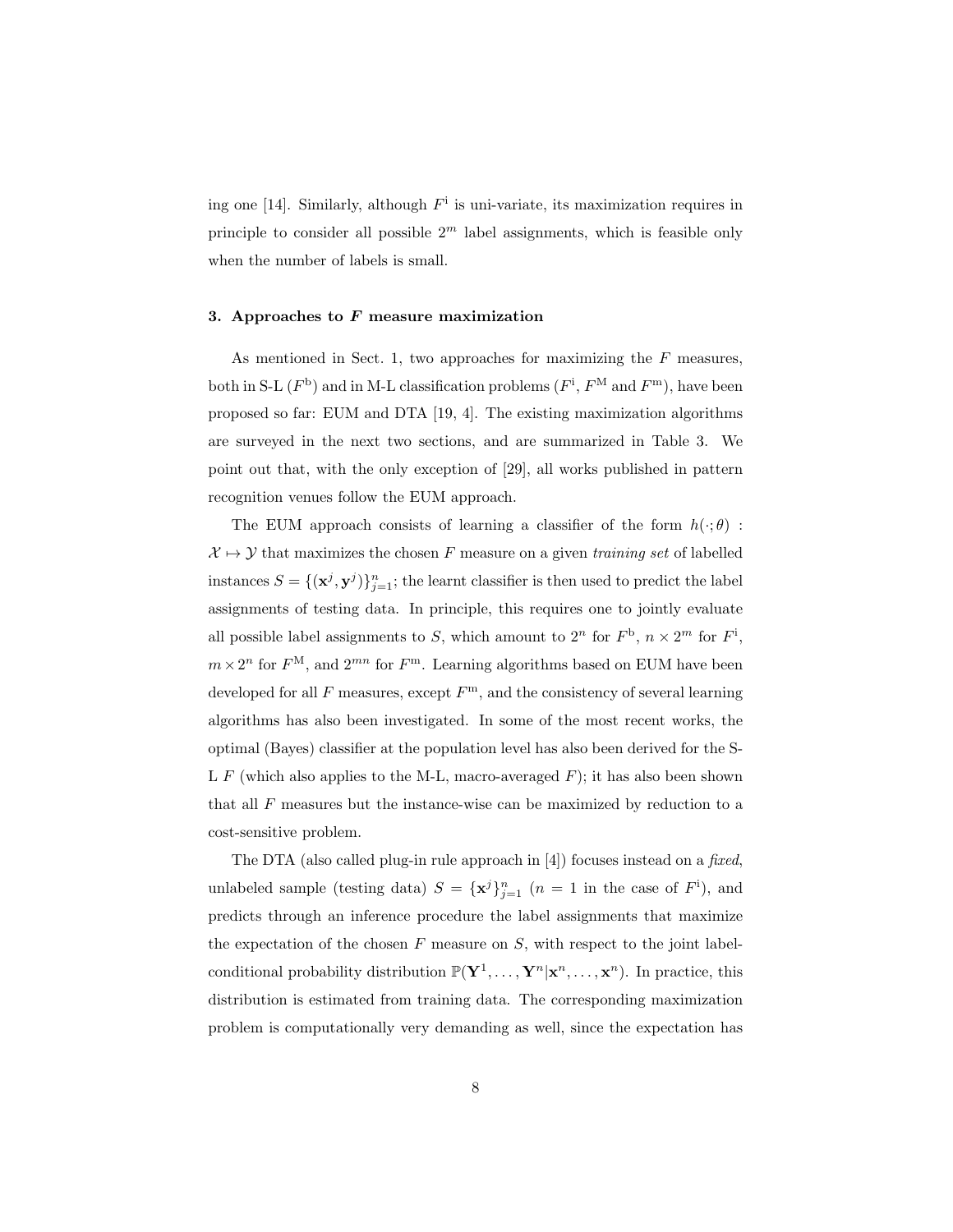to be be computed over all possible combinations of true and assigned labels. The number of such combinations is  $2^{2n}$  for  $F^{\mathfrak{b}}$ ,  $2^{2m}$  for  $F^{\mathfrak{i}}$ ,  $m2^{2n}$  for  $F^{\mathsf{M}}$ , and  $2^{2mn}$  for  $F<sup>m</sup>$ . Maximization algorithms based on DTA have been proposed so far for  $F^{\rm b}$  (they also apply to  $F^{\rm M}$ ) and  $F^{\rm i}$ , but not for  $F^{\rm m}$ . The consistency of DTA has also been investigated in recent works.

EUM and DTA have been compared in [19], focusing on the S-L  $F<sup>b</sup>$ . These approaches were found to be equivalent asymptotically (i.e., for large training and test sets), provided that the underlying models are accurate. An empirical analysis also provided evidence that EUM is more robust against model misspecification; on the other hand, if an accurate model is chosen, DTA was found to be better in the presence of rare classes, as well as in the common domain adaptation scenario where  $\mathbb{P}(\mathbf{X})$  changes while  $\mathbb{P}(Y|\mathbf{X})$  remains constant.

A comparison between EUM and DTA focused on M-L problems has later been carried out in [4], limited to the instance-wise  $F^i$ . In this comparison the EUM framework for structured loss minimization of [32] was considered, together with two specific implementations based on surrogate, convex loss functions [25, 24] (see Sect. 4.2). The analysis of the infinite sample case showed that the DTA is consistent, i.e., it converges to the Bayes optimal classifier for the  $F<sup>i</sup>$  measure, whereas the considered EUM algorithms are not. A further analysis on finite data sets was carried out in [4], by comparing the exact DTA-based inference algorithms for the two cases of conditionally independent and conditionally dependent labels (see Sect. 5.2), and the EUM-based learning algorithms mentioned above. DTA-based algorithms were found to be more effective than EUM-based ones; they also exhibited a higher efficiency in the training step and for parameter tuning, but a lower efficiency in the inference step.

# 4. Empirical utility maximization approach

In this section we describe learning algorithms developed for the S-L and M-L F measures, and then summarize recent theoretical results about the EUM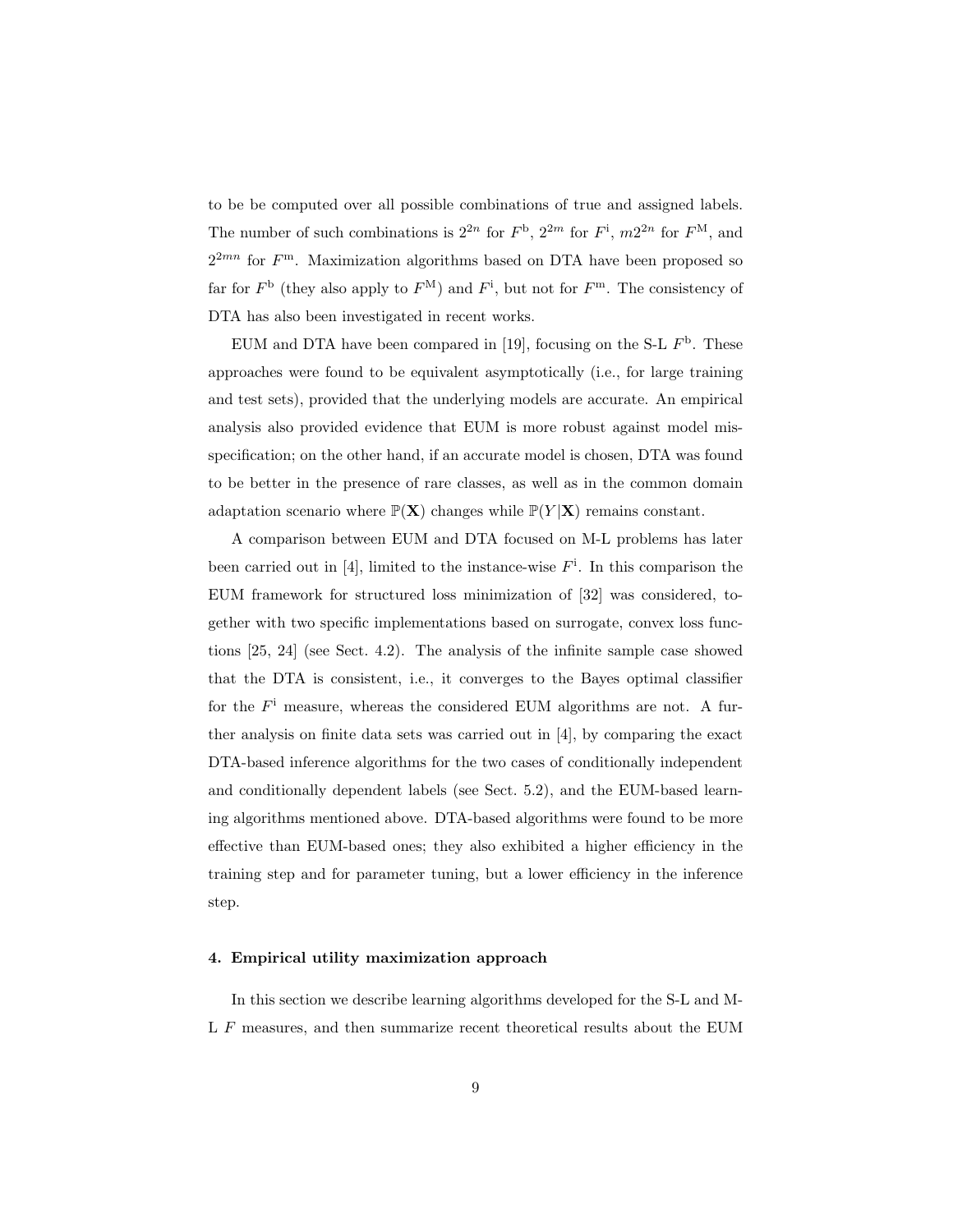Table 3: Summary of existing EUM- and DTA-based methods (described respectively in Sect. 4 and 5) for maximizing the S-L  $F<sup>b</sup>$  measure and the three M-L  $F$  measures.

| Empirical utility maximization approach (Sect. 4) |                                                                         |                                                         |  |
|---------------------------------------------------|-------------------------------------------------------------------------|---------------------------------------------------------|--|
| Works                                             | Measure                                                                 | Main characteristics                                    |  |
| [9, 17, 20]                                       | $F^{\rm b}$                                                             | non-convex optimization                                 |  |
| [18, 11]                                          | $F^{\rm b}$                                                             | SVM-like classifier, convex objective function          |  |
| [19, 37, 13, 15, 23, 13]                          | $F^{\rm b}$                                                             | optimal classifier, reduction to cost-sensitive problem |  |
| [22, 13, 12]                                      | $F^{\rm b}$                                                             | consistency analysis of maximization algorithms         |  |
| [32, 25, 24]                                      | $F^i$ , $F^M$                                                           | SVM-like classifier, convex objective function          |  |
| [6, 26, 27]                                       | $F^{\rm m}$                                                             | tuning of binary classifiers' thresholds                |  |
| [23, 13]                                          | $F^{\text{M}}, F^{\text{m}}$                                            | optimal classifier, reduction to cost-sensitive problem |  |
| Decision-theoretic approach (Sect. 5)             |                                                                         |                                                         |  |
| Measure                                           | Works and main characteristics                                          |                                                         |  |
| $F^{\rm b}$                                       | [14]: $O(n2^n)$ complexity, approximate solution                        |                                                         |  |
|                                                   | [1] $O(n^3)$ , [10] $O(n^4)$ , [19] $O(n^2)$ complexity, exact solution |                                                         |  |
| $F^{\rm M}$                                       | same algorithms for $F^{\text{b}}$ , independently for each label       |                                                         |  |
| $F^{\rm i}$                                       | [5, 2, 35]: $O(m^3)$ complexity                                         |                                                         |  |
| $F^{\rm i}$                                       | [29] (limited to a specific decision rule): $O(m^3)$ complexity         |                                                         |  |

approach. We finally complement such results by deriving the optimal classifier at the population level for the micro-averaged and the instance-wise F.

Learning algorithms proposed so far can be subdivided into four categories: variants of the SVM learning algorithm (based on the maximum-margin approach) [18, 11, 32, 24, 25], whose objective function is (except for [18]) a convex approximation of an  $F$  measure; optimization algorithms whose objective function is a non-convex approximation [9, 17, 20]; algorithms that tune the decision thresholds of binary classifiers [6, 26, 27, 22, 13, 12]; and cost-sensitive algorithms [23, 13].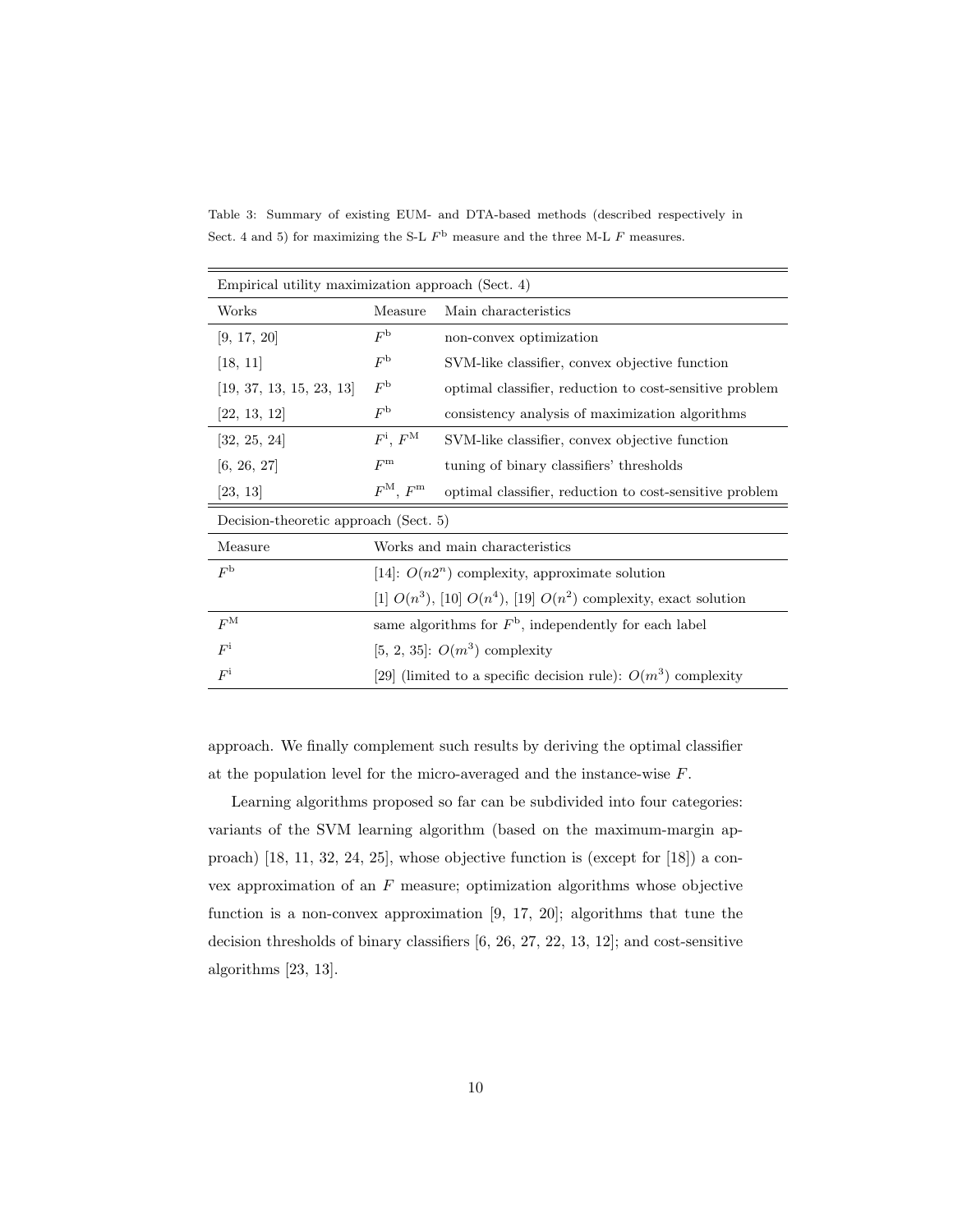## 4.1. Single-label F measure

The first learning algorithm was proposed in [18], as a modification of the SVM learning algorithm. The objective function of the latter includes a penalty term which upper bounds the number of misclassified training instances. This term was was replaced by the following approximation of  $2(1/F_1^b - 1)$ , which is a possible loss function corresponding to the use of  $F_1^{\rm b}$  as the accuracy measure:

$$
\frac{\sum_{j=1}^{n} (1 - \exp(\alpha \xi_j))_{+}}{n_{+} - \sum_{j=1}^{n} \mathbb{I}[y^{j} = 1](1 - \exp(\alpha \xi_j))_{+}},
$$
\n(8)

where  $\mathbb{I}[a] = 1$  (0) if  $a$  =true (false),  $x_+ = x$  (0) if  $x \ge 0$  (< 0),  $n_+$  is the number of instances with label 1, and  $\alpha$  is a positive constant. However, Eq. (8) is nonconvex: finding the global minimum of the resulting objective function is not guaranteed, and the optimization problem exhibits a much higher computational complexity than the one of SVMs. Another interesting result was given in [18], related to a different, heuristic modification to the SVM penalty term, formerly proposed by other authors for balancing precision and recall. It consists of assigning different weights to misclassified instances of the two classes:

$$
C_{+} \sum_{j=1}^{n} \mathbb{I}[y^{j} = 1] \xi_{j} + C_{-} \sum_{j=1}^{n} \mathbb{I}[y^{j} = 0] \xi_{j} , \qquad (9)
$$

where  $\xi_j$  is the hinge loss for the j-th training instance. The solution of the corresponding learning problem turned out to approximate the one obtained using (8), for suitable values of  $C_+$  and  $C_-$ . In Sect. 4.3 we shall see that recent theoretical results have proven the equivalence between maximizing  $F<sup>b</sup>$  at the population level and minimizing the expected error with suitable asymmetric misclassification costs.

In [11] an extension of the SVM learning algorithm to performance measures that do not decompose into expectations over instances, including  $F<sup>b</sup>$ , was proposed. It minimizes a convex upper bound of the corresponding loss function, and uses a multi-variate decision function which jointly labels all training instances (the class labels are conveniently denoted here as  $-1$  and  $+1$ ):

$$
h(\mathbf{x}^1, \dots, \mathbf{x}^n; \mathbf{w}) = \arg \max_{h^1, \dots, h^n \in \{-1, +1\}^n} \left\langle \mathbf{w}, \sum_{j=1}^n h^j \mathbf{x}^j \right\rangle ,\qquad (10)
$$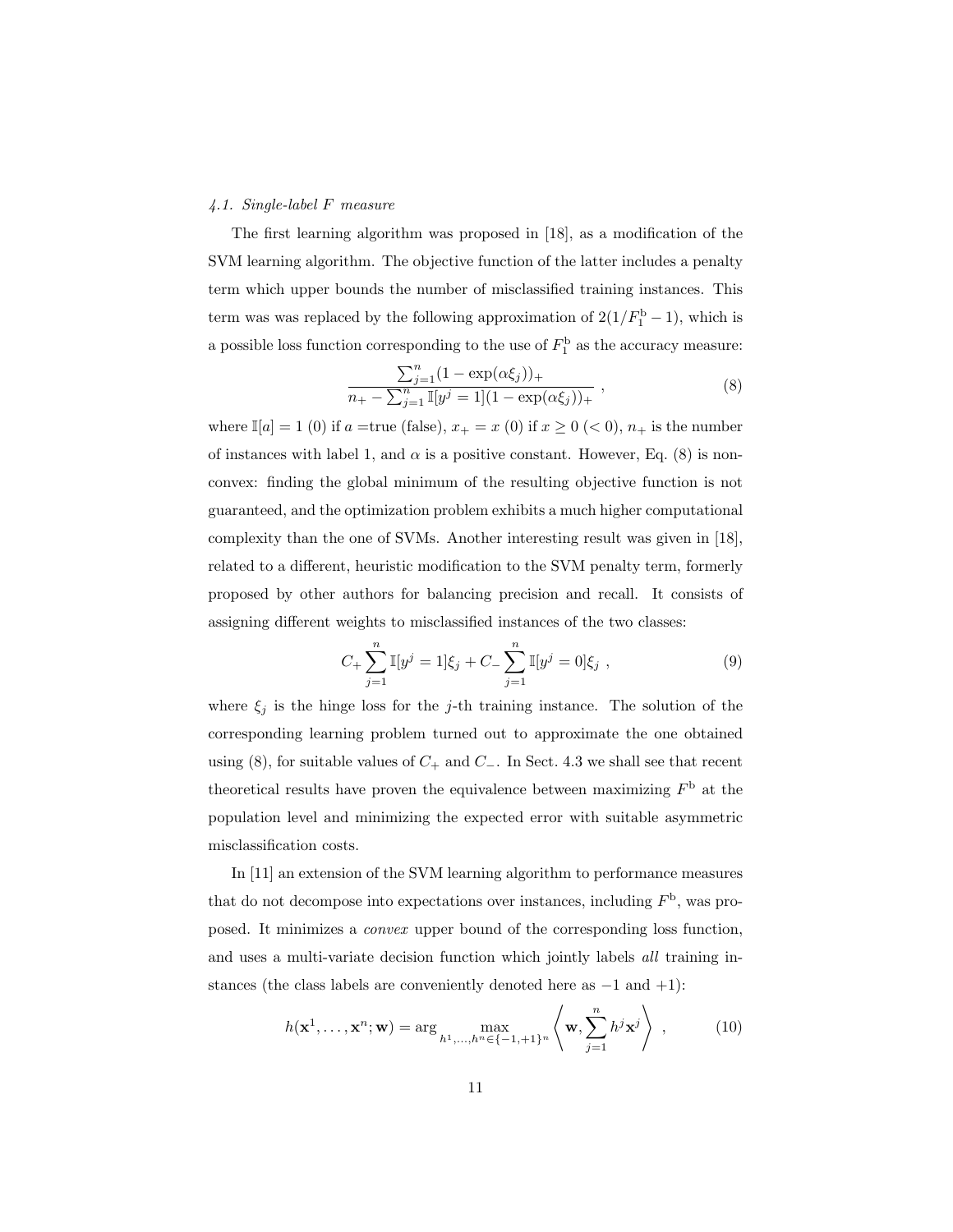where  $\langle \cdot, \cdot \rangle$  denotes the dot product. The learning problem is:

$$
\min_{\mathbf{w}, \xi \ge 0} \quad \frac{1}{2} \|\mathbf{w}\|^2 + C\xi
$$
\n
$$
\text{s.t.} \quad \forall (h^1, \dots, h^n) \in \{-1, +1\}^n \setminus \{(y^1, \dots, y^n)\}:
$$
\n
$$
\left\langle \mathbf{w}, \left( \sum_{j=1}^n y^j \mathbf{x}^j - \sum_{j=1}^n h^j \mathbf{x}^j \right) \right\rangle \ge \Delta(h^1, \dots, h^n, y^1, \dots, y^n) - \xi
$$
\n(11)

where  $\Delta$  denotes the loss function. If the performance measure is  $F^{\rm b}$ , then  $\Delta = 1 - F^{\rm b}$ . In principle, Eq. (10) requires one to evaluate  $2^n$  different label assignments; moreover, the learning problem (11) has  $2<sup>n</sup> - 1$  constraints. Nevertheless, since (10) is a linear function, its maximum can be computed by independently considering each of the *n* assignments  $(h^1, \ldots, h^n)$ . Moreover, problem (11) can be solved with  $O(n^2)$  computational complexity, thanks to the properties of  $F<sup>b</sup>$ , using an optimization strategy proposed in [31]. SVMs turns out to be a particular case of the above classifier, when the error rate is used in (11) as the loss function.

In [9] and [17] learning algorithms that maximize continuous but non-convex approximations of  $F<sup>b</sup>$  were proposed, using numerical optimization techniques. In [9] the linear discriminant function of logistic regression classifiers was used, and  $F<sup>b</sup>$  is approximated similarly to Eq. (8). To deal with non-convexity, the optimization algorithm was run several times, starting from randomly chosen parameter values. In [17] the class-conditional distribution  $\mathbb{P}(\mathbf{X}|Y)$  is first estimated, then the TP, FP and FN counts are approximated, for a given discriminant function, by integrating  $\mathbb{P}(\mathbf{X}|Y)$  in the corresponding decision regions. The parameters of the discriminant function that maximize  $F<sup>b</sup>$  are finally estimated by an optimization algorithm.

# 4.2. Multi-label F measures

In the following we review existing EUM-based learning algorithms, separately for each of the three M-L F measures.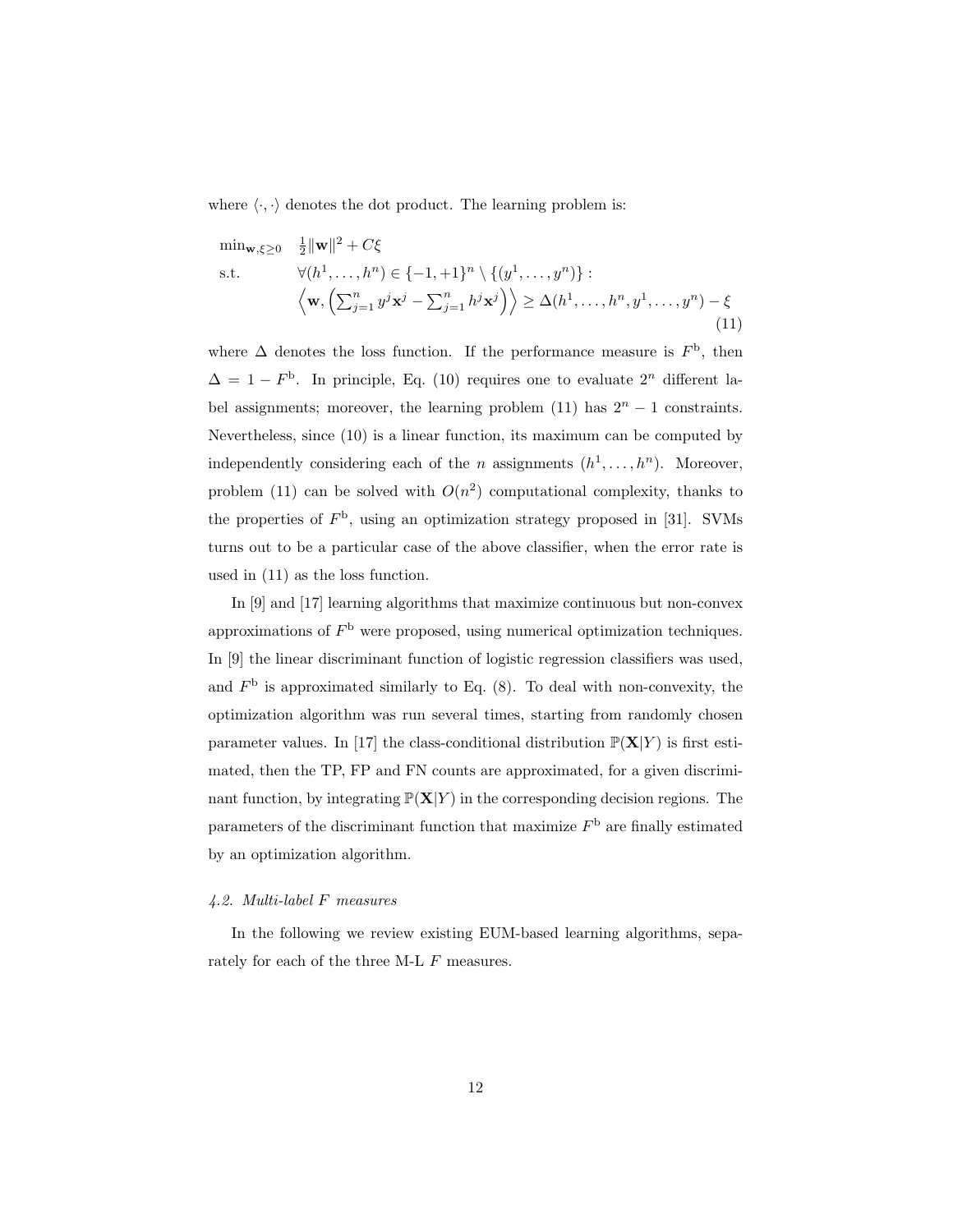## 4.2.1. Instance-wise F

In [32] a SVM-like classifier was proposed for structured-output problems with instance-wise performance measures, including  $F^i$ . The proposed discriminant function exploits the structure and dependencies within the output values:

$$
h(\mathbf{x}; \mathbf{w}) = \arg \max_{\mathbf{h} \in \mathcal{Y}} \langle \mathbf{w}, \Psi(\mathbf{x}, \mathbf{h}) \rangle , \qquad (12)
$$

where  $\Psi(\mathbf{x}, \mathbf{h})$  is a feature mapping (a combined feature representation of inputs and outputs), and  $\langle \mathbf{w}, \Psi(\mathbf{x}, \mathbf{h}) \rangle$  measures how "compatible" a pair  $(\mathbf{x}, \mathbf{h})$  is. The learning problem is:

$$
\min_{\mathbf{w}, \xi} \quad \frac{1}{2} \|\mathbf{w}\|^2 + \frac{1}{n} C \sum_{j=1}^n \xi_j
$$
\ns.t. 
$$
\forall \mathbf{h} \in \mathcal{Y} \setminus \mathbf{y}^j, \ j = 1, \dots, n : \langle \mathbf{w}, (\Psi(\mathbf{x}, \mathbf{y}^j) - \Psi(\mathbf{x}, \mathbf{h})) \rangle \ge \Delta(\mathbf{y}^j, \mathbf{h}) - \xi_j, \ \xi_j \ge 0 .
$$
\n(13)

When the performance measure is  $F^i$ , then  $\Delta = 1 - F^i$ . An efficient optimization algorithm was also developed, that explicitly examines only a small subset of the constraints in (13), which are  $n \times (2^m - 1)$  in the case of  $F^i$ <sup>2</sup>

A similar approach was proposed in [25], which explicitly models the dependencies (only the positive correlations) between pairs of labels. The decision function is defined as:

$$
h(\mathbf{x}; \theta) = \arg \max_{\mathbf{h} \in \mathcal{Y}} \mathbf{h}^{\top} A \mathbf{h} \tag{14}
$$

where A is an  $m \times m$  upper-triangular matrix defined as  $A_{ii} = \langle \mathbf{x}, \theta_i \rangle$ , and  $A_{ik} = \langle \mathbf{x}, \theta_i \rangle$  $C_{ik}\theta_{ik}$ ,  $i \neq k$ ; the parameter vector  $\theta_i$  weighs the features for the *i*-th class;  $C_{ij}$ is the normalized counts of co-occurrence of labels  $i$  and  $j$  in training instances; and  $\theta_{ik}$  is a scalar parameter which is forced to be non-negative, implying that  $A_{ik} > 0$  for  $i \neq k$ , which allows (14) to be efficiently solved. The parameter  $\theta$  in the left-hand side of (14) is defined as  $(\theta_1, \ldots, \theta_m, \theta_{1,2}, \theta_{1,3}, \ldots, \theta_{m-1,m})$ . The learning problem and the proposed optimization strategy are similar respectively

<sup>2</sup>An alternative formulation was also proposed, in which the right-hand side of each constraint is  $1 - \xi_j/\Delta(\mathbf{y}, \mathbf{h})$ , as well as equivalent formulations in which quadratic terms  $\xi_j^2$  are used in the objective function for penalizing margin violations.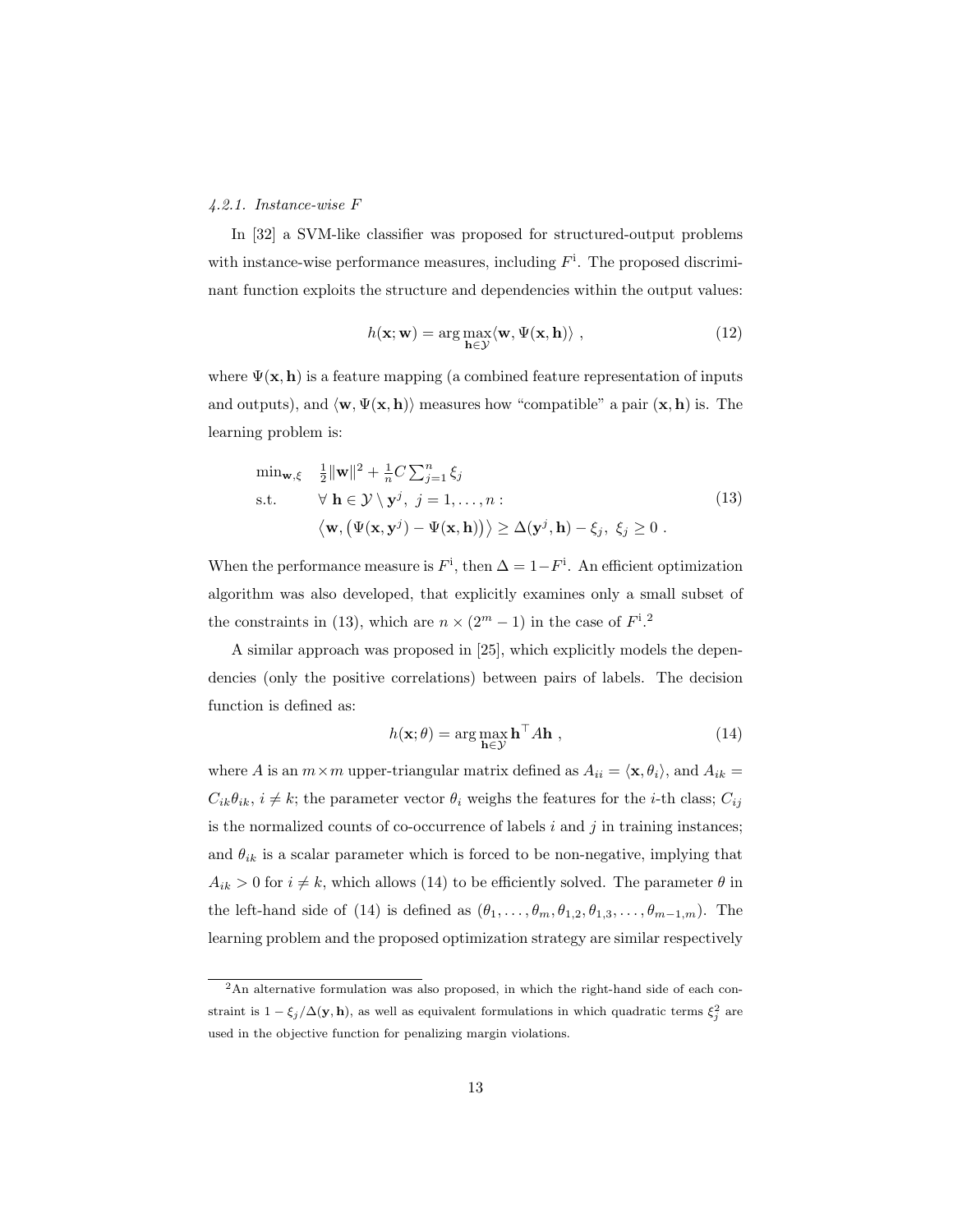to (13) and to the one of [32], to efficiently handle the constraints:

$$
\min_{\theta, \xi} \quad \frac{\lambda}{2} \|\theta\|^2 + \frac{1}{n} \sum_{j=1}^n \xi_j
$$
\n
$$
\text{s.t.} \quad \forall \ \mathbf{h} \in \mathcal{Y} \setminus \mathbf{y}^j, \ j = 1, \dots, n: \quad (15)
$$
\n
$$
(y^j)^\top A \mathbf{y}^j - \mathbf{h}^\top A \mathbf{h} \ge \Delta(\mathbf{y}, \mathbf{h}) - \xi_j, \ \xi_j \ge 0 \ .
$$

Finally, the specific setting in which an ensemble of independently trained binary classifiers are used for each label, and their scores are linearly combined, was considered in [8]. A non-convex approximation of  $F<sup>i</sup>$  was devised, and an algorithm for maximizing it with respect to the combination weights was developed. We shall describe it in Sect. 4.2.3, since it was applied also to  $F<sup>m</sup>$ .

#### 4.2.2. Macro-averaged F

In [24] a SVM-like approach similar to the one of [32] was proposed for M-L loss functions that decompose over labels, including  $F^M$ . The classification problem is formulated as a reverse prediction: given a set of instances  $\{(\mathbf{x}^j, \mathbf{y}^j)\}_{j=1}^n$ , the m labels are considered as the set of *inputs*, and the instances that are relevant to a label are considered as the corresponding output. The input value corresponding to the  $i$ -th label is encoded as an  $m$ -dimensional vector  $\mathbf{a}^i \in \{0,1\}^m$ , with  $a_i^i = 1$ , and  $a_k^i = 0$  for  $k \neq i$ ; the corresponding output values are encoded as  $\mathbf{b}^i \in \{0,1\}^n$ , with  $b^i_j = 1$  (0) if the *j*-th instance is (not) relevant to the  $i$ -th label. A given data set is then transformed into a set of  $m$  instances  $\{(\mathbf{a}^i, \mathbf{b}^i)\}_{i=1}^m$  made up of all possible input values and the corresponding output vectors. The decision function for the i-th label is defined as:

$$
\overline{\mathbf{b}}^i = \arg \max_{\mathbf{b} \in \{0,1\}^n} \langle \phi(\mathbf{a}^i, \mathbf{b}), \theta \rangle , \qquad (16)
$$

where

$$
\phi(\mathbf{a}^i, \mathbf{b}) = \sum_{j=1}^n b_j(\mathbf{x}^j \otimes \mathbf{a}^i) \in \mathbb{R}^{d \times m}, \qquad (17)
$$

d is the dimensionality of  $\mathcal{X}$ , and  $\theta \in R^{d \times m}$  is a parameter matrix. Similarly to [25], the learning problem is:

$$
\min_{\theta,\xi} \quad \frac{\lambda}{2} \|\theta\|^2 + \frac{1}{m} \sum_{i=1}^m \xi_i
$$
\n
$$
\text{s.t.} \quad \forall \mathbf{b} \in \{0,1\}^n \setminus \mathbf{b}^i, \ i = 1,\dots,m: \quad (\phi(\mathbf{a}^i, \mathbf{b}^i), \theta) - \langle \phi(\mathbf{a}^i, \mathbf{b}), \theta \rangle \ge \Delta(\mathbf{b}^i, \mathbf{b}) - \xi_i, \ \xi_i \ge 0 \ ,
$$
\n
$$
(18)
$$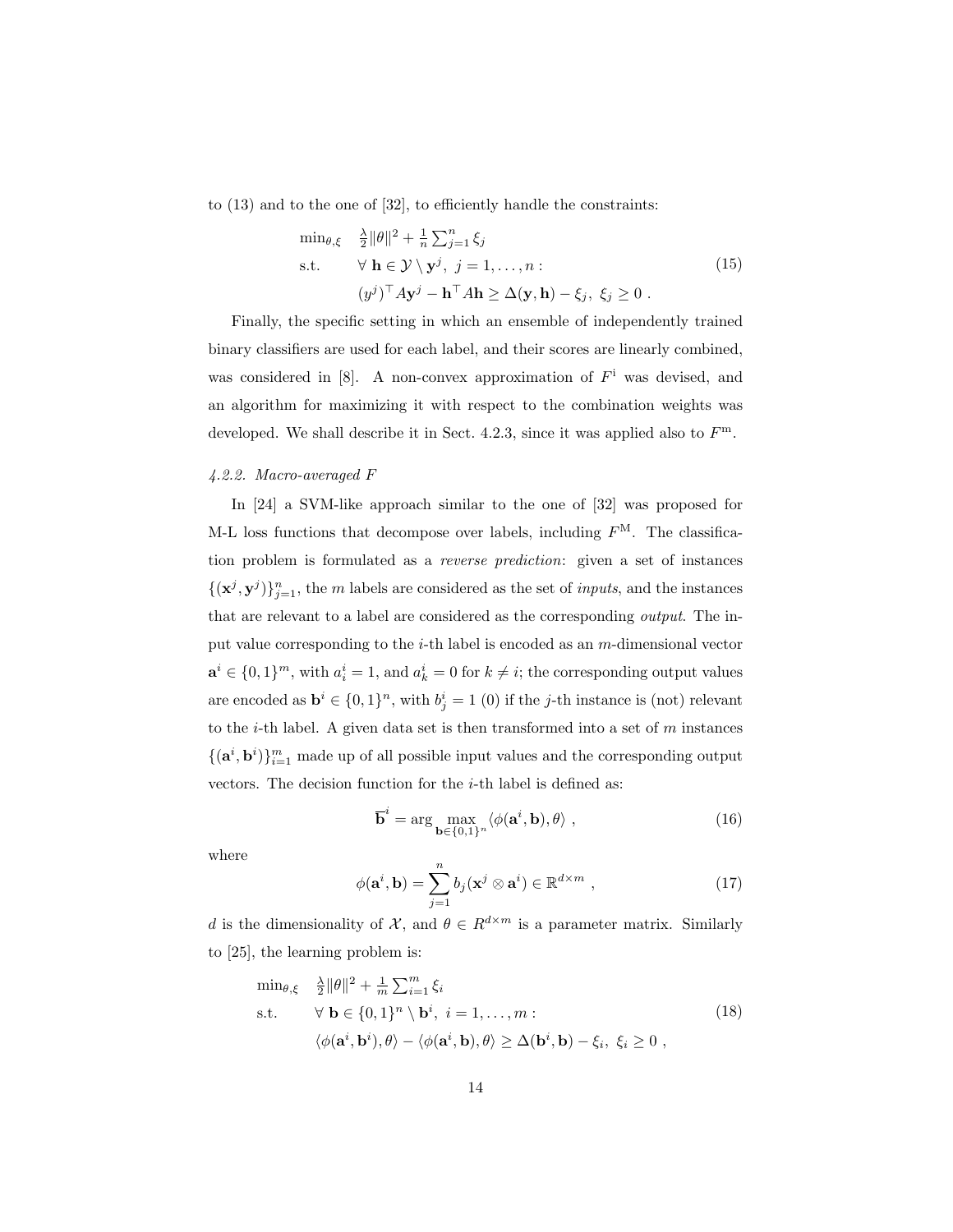where the loss function is defined as  $\Delta(\mathbf{b}^i, \mathbf{b}) = 1 - F^{c,i}$ . The term  $\frac{1}{m} \sum_{i=1}^m \xi_i$ in the objective function is a convex upper bound on  $\Delta$ . An efficient,  $O(n^2)$ optimization algorithm was developed for solving problem (18). It was also shown that the decision function (16) can be computed in  $O(n)$  time.

Since the M-L  $F^{\text{M}}$  measure is the average of the corresponding S-L  $F^{\text{b}}$ measures, it is pertinent to investigate the relationship between the maximummargin approach of [24] (described above) and the one formerly developed in [11] (Sect. 4.1), aimed at maximizing respectively  $F^M$  and  $F^b$ . No comparison between these approaches was reported in [24]. As a contribution of this paper, here we show that these approaches are equivalent, as stated in the following Proposition:

**Proposition 1.** For  $C = \frac{1}{4\lambda m}$ , the M-L decision function (16) obtained by solving the learning problem  $(18)$  of  $[24]$  coincides with the set of decision functions (10) of independently trained binary classifiers (i.e., using BR) obtained by solving the learning problem  $(11)$  of  $[11]$ .

*Proof.* We first prove that their decision functions are equivalent. Since  $a^i$ in [24] is defined as an *m*-dimensional column vector in which the  $i$ -th element is 1 and all the other ones equal 0, it follows that  $x^j \otimes a^i$  in Eq. (17) is a  $d \times m$ matrix in which the *i*-th column equals  $\mathbf{x}^{j}$ , and all the other elements are zero. Therefore, also  $\phi(\mathbf{a}^i, \mathbf{b})$  in Eq. (17) is a  $d \times m$  matrix, in which the *i*-th column equals  $\sum_{j=1}^{n} b_j \mathbf{x}^j$  and all the other elements are zero. The argument of the arg max in (16) can thus be rewritten as:

$$
\langle \phi(\mathbf{a}^i, \mathbf{b}), \theta \rangle = \left\langle \sum_{j=1}^n b_j \mathbf{x}^j, \theta_i \right\rangle . \tag{19}
$$

This means that the assignment for the *i*-th label depends only on  $\theta_i$ . We can thus rewrite the decision function  $(16)$  for the *i*-th label as:

$$
\overline{\mathbf{b}}^i = \arg \max_{\mathbf{b} \in \{0,1\}^n} \left\langle \sum_{j=1}^n b_j \mathbf{x}^j, \theta_i \right\rangle . \tag{20}
$$

We now make the following change of variables:

$$
\overline{h}_i^j = 2\overline{b}_j^i - 1, \quad h^j = 2b_j - 1, \quad \mathbf{w}_i = \frac{1}{2}\theta_i \tag{21}
$$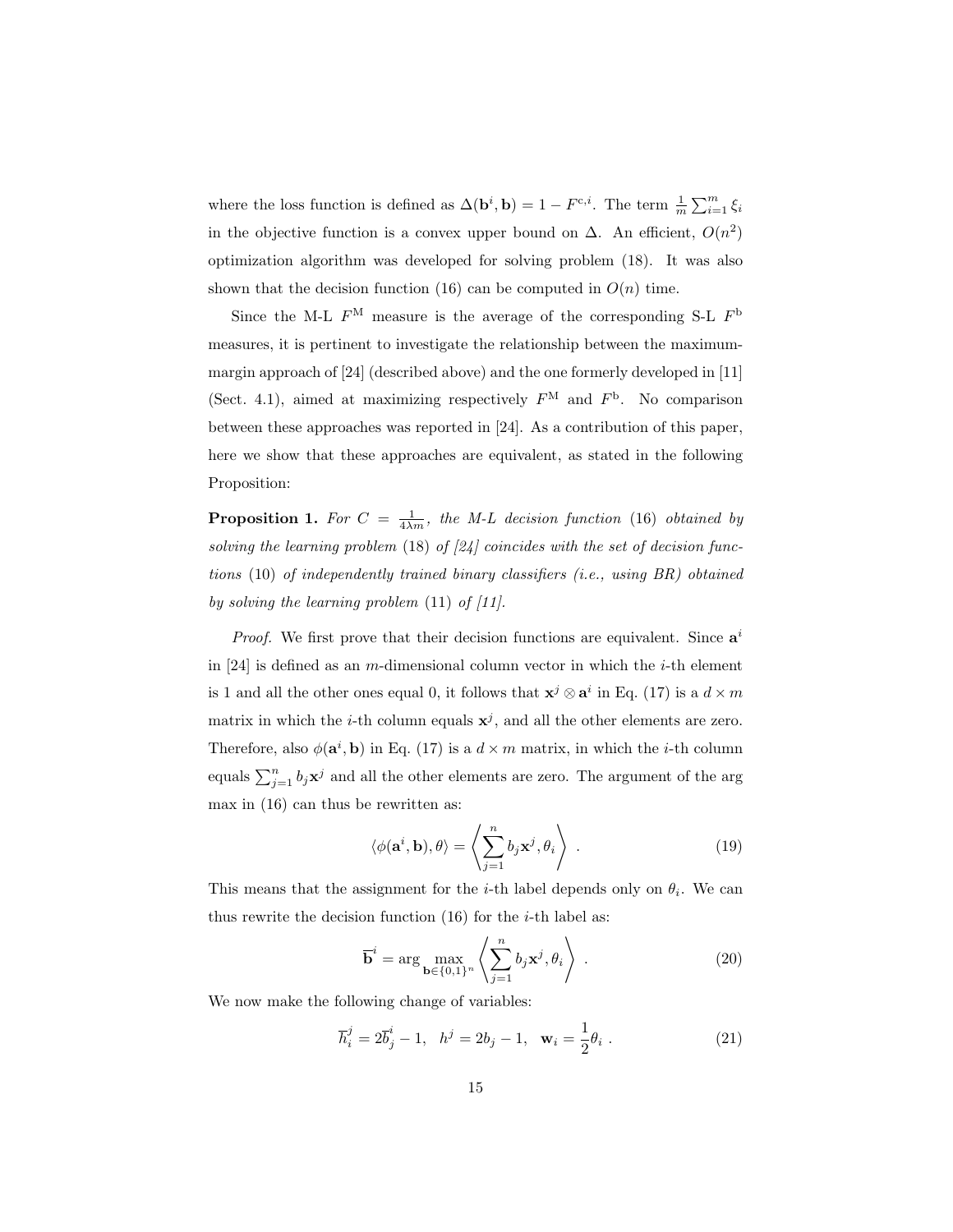Note that this implies that  $h^j \in \{-1, +1\}$ . The decision function (20) for the i-th label can be rewritten as:

$$
\overline{h}_i^1, \dots, \overline{h}_i^n = \arg \max_{h^1, \dots, h^n \in \{-1, 1\}^n} \left\langle \sum_{j=1}^n \left( \frac{h^j + 1}{2} \right) \mathbf{x}^j, 2\mathbf{w}_i \right\rangle
$$
  
\n=  $\arg \max \left( \left\langle \sum_{j=1}^n h^j \mathbf{x}^j, \mathbf{w}_i \right\rangle + \left\langle \sum_{j=1}^n \mathbf{x}^j, \mathbf{w}_i \right\rangle \right).$  (22)

The last term  $\langle \sum_{j=1}^n \mathbf{x}^j, \mathbf{w}_i \rangle$  is constant with respect to  $h^1, \ldots, h^n$ , which makes the decision function (22) identical to (10).

We now prove that the learning problems are equivalent, for a proper choice of their parameters  $\lambda$  and C. The objective function of problem (18) can be rewritten by explicitly indicating the Frobenius norm of the parameter matrix  $\theta$  as a function of the 2-norm of its columns, denoted as  $\theta_i$ ,  $i = 1, \ldots, m$ :

$$
\min_{\theta,\xi} \quad \frac{\lambda}{2} \sum_{i=1}^{m} \|\theta_i\|^2 + \frac{1}{m} \sum_{i=1}^{m} \xi_i \; . \tag{23}
$$

Using (19), the constraints of (18) can be rewritten as:

$$
\forall \mathbf{b} \in \{0, 1\}^n \setminus \mathbf{b}^i, \quad i = 1, ..., m: \left\langle \left(\sum_{j=1}^n b_j^i \mathbf{x}^j - \sum_{j=1}^n b_j \mathbf{x}^j\right), \theta_i \right\rangle \ge (1 - F_\beta^{c,i}) - \xi_i, \ \xi_i \ge 0.
$$
\n(24)

It is now evident that minimizing (23) under constraints (24) amounts to solving the following  $m$  independent optimization problems, one for each label:

$$
\min_{\theta_i, \xi_i \ge 0} \quad \frac{\lambda}{2} \|\theta_i\|^2 + \frac{1}{m}\xi_i
$$
\n
$$
\text{s.t.} \quad \forall \mathbf{b} \in \{0, 1\}^n \setminus \mathbf{b}^i: \quad (\text{25})
$$
\n
$$
\left\langle \left(\sum_{j=1}^n b_j^i \mathbf{x}^j - \sum_{j=1}^n b_j \mathbf{x}^j\right), \theta_i \right\rangle \ge (1 - F_\beta^{c,i}) - \xi_i.
$$
\n
$$
(25)
$$

We now make another change of variables:

$$
y_i^j = 2b_j^i - 1 \tag{26}
$$

Together with (21), this allows us to rewrite the constraints of (25) as:

$$
\forall (h^1, \ldots, h^j) \in \{-1, 1\}^n \setminus \{(y_i^1, \ldots, y_i^n)\} :
$$
\n
$$
\left\langle \left(\sum_{j=1}^n \left(\frac{y_i^j + 1}{2} - \frac{h^j + 1}{2}\right) \mathbf{x}^j\right), 2\mathbf{w}_i \right\rangle \ge (1 - F_\beta^{c,i}) - \xi_i
$$
\n
$$
\equiv \left\langle \left(\sum_{j=1}^n (y_i^j - h^j) \mathbf{x}^j\right), \mathbf{w}_i \right\rangle \ge (1 - F_\beta^{c,i}) - \xi_i ,
$$
\n(27)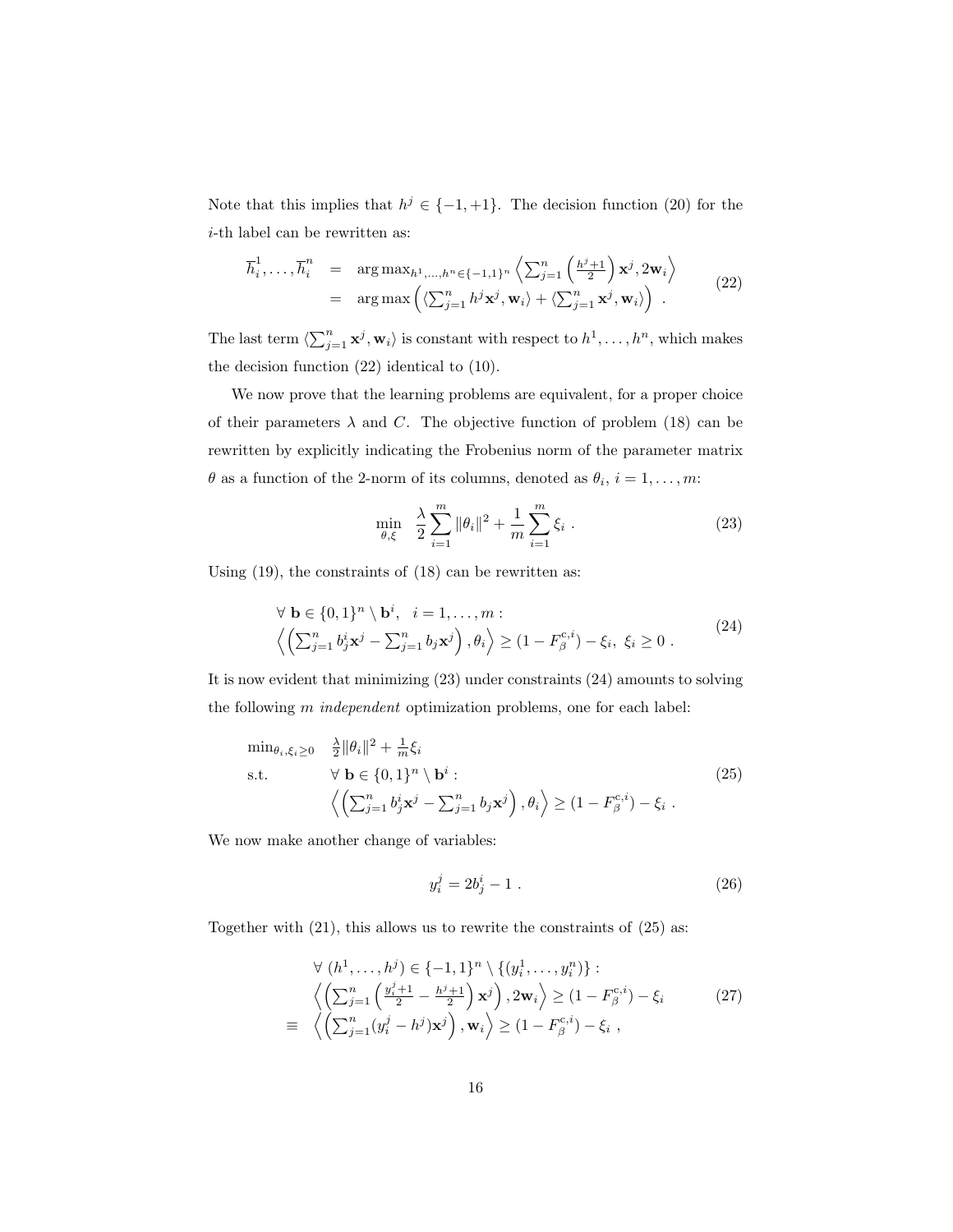which are identical to the constraints of  $(11)$ , for the *i*-th label. Finally, using (21), the objective function of (25) becomes:

$$
\frac{\lambda}{2}||2\mathbf{w}_{i}||^{2} + \frac{1}{m}\xi_{i} = \frac{1}{2}(4\lambda)||\mathbf{w}_{i}||^{2} + \frac{1}{m}\xi_{i}.
$$
 (28)

The solution of the corresponding learning problem does not change by rescaling the objective function (28); dividing it by  $4\lambda$ , it becomes identical to the objective function of (11) when  $C = \frac{1}{4\lambda m}$ , which completes our proof.  $\Box$ 

## 4.2.3. Micro-averaged F

F <sup>m</sup> is the most challenging measure, since it does not decompose over instances nor over labels. Existing EUM-based approaches consist of using a M-L decision function defined as  $h_i(\mathbf{x}) = \text{sign}[f_i(\mathbf{x}) - \theta_i], i = 1, \dots, m$ , where  $f_i(\mathbf{x})$ are real-valued discriminant functions obtained by independently training one binary classifier for each label (using any performance measure), whereas  $\theta_i \in \mathbb{R}$ are decision thresholds that are tuned afterwards (i.e., keeping fixed the  $f_i(\cdot)$ 's) to maximize  $F^{\text{m}}$  on validation data.<sup>3</sup> Let  $F^{\text{m}}(\theta_1,\ldots,\theta_m;S)$  denote the value of  $F<sup>m</sup>$  computed on a given data set S (e.g., a validation set) as a function of the decision thresholds. The optimal threshold values are the solution of the following optimization problem:

$$
\theta_1^*, \dots, \theta_m^* = \arg \max_{\theta_1, \dots, \theta_m} F^{\mathbf{m}}(\theta_1, \dots, \theta_m; S) . \tag{29}
$$

This approach was first proposed in [6], where a heuristic optimization procedure shown as Algorithm 1 was developed. Algorithm 1 consists of iteratively updating a *single* threshold at each step by maximizing the corresponding  $F<sup>m</sup>$ , while keeping all the other thresholds at their current values, until some stopping criterion is met. Since  $F^m(\theta_1,\ldots,\theta_m;S)$  can attain up to  $|S|+1$  distinct values with respect to any single threshold, the corresponding maximization

<sup>3</sup>Recently, it has been shown that the optimal solution can also be obtained by solving a cost-sensitive problem with respect to the 2m error counts  $FP_i$  and  $FN_i$  (see Eq. 7) [23], but no algorithm has been developed so far to implement it. This approach will be described in Sect. 4.3.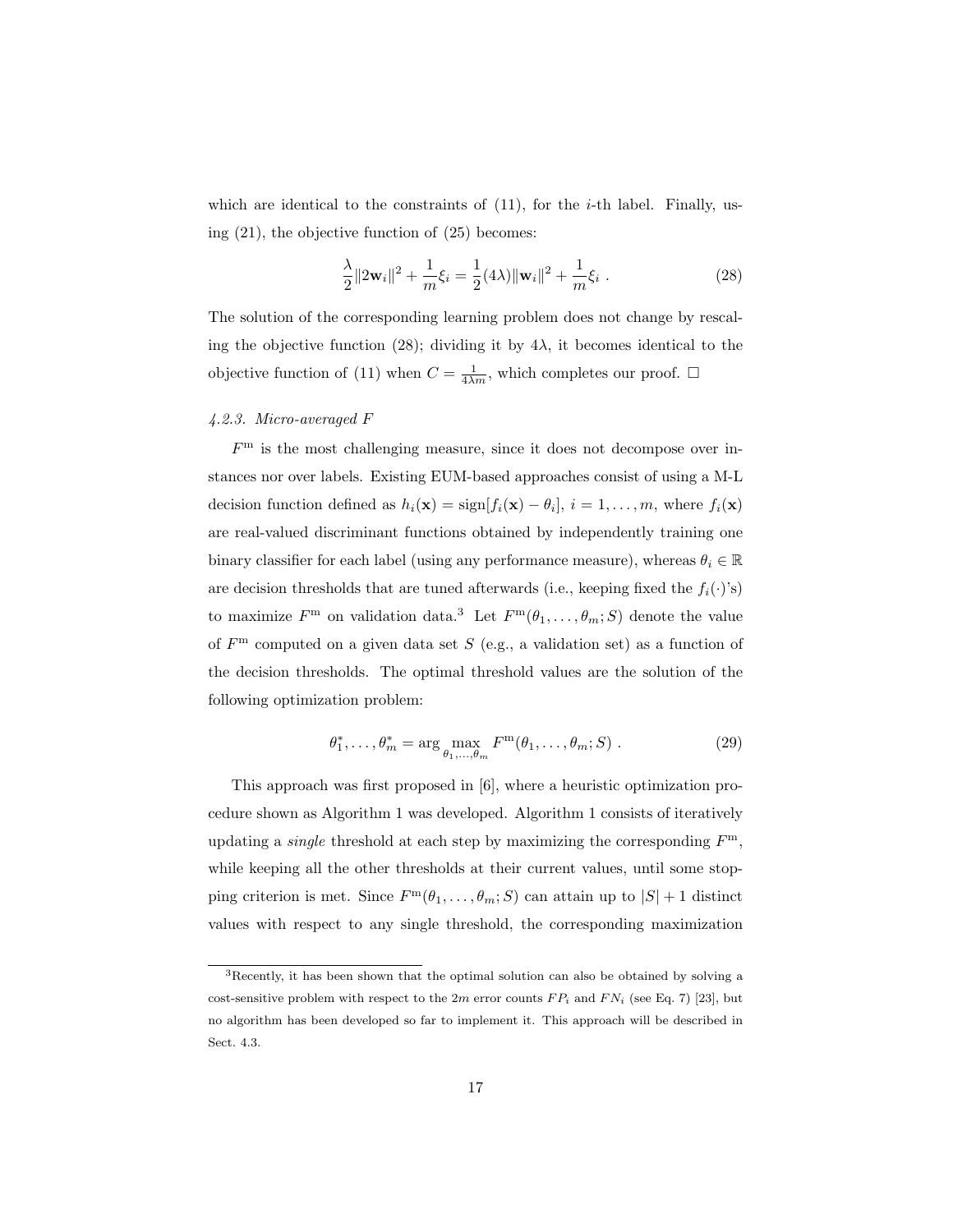Algorithm 1  $F^{\text{m}}$  maximization algorithm of [6].

| <b>Input:</b> m trained binary classifiers $f_i$ , a data set S, a constant $\epsilon > 0$                                                                              |
|-------------------------------------------------------------------------------------------------------------------------------------------------------------------------|
| <b>Output:</b> $m$ decision thresholds                                                                                                                                  |
| $\theta_1^{(0)} \leftarrow 0, \ldots, \theta_m^{(0)} \leftarrow 0, \quad F^{(0)} \leftarrow F^{\rm m}(\theta_1^{(0)}, \ldots, \theta_m^{(0)}; S), \quad t \leftarrow 1$ |
| repeat                                                                                                                                                                  |
| for $i = 1, \ldots, m$ do                                                                                                                                               |
| $\theta_i^{(t)} \leftarrow \arg \max_{\theta} F^{\mathbf{m}}(\theta_1^{(t)}, \dots, \theta_{i-1}^{(t)}, \theta, \theta_{i+1}^{(t-1)}, \dots, \theta_m^{(t-1)}; S)$      |
| end for                                                                                                                                                                 |
| $F^{(t)} \leftarrow F^{m}(\theta_1^{(t)}, \ldots, \theta_m^{(t)}; S)$                                                                                                   |
| until $\frac{F^{(t)} - F^{(t-1)}}{F^{(0)}} < \epsilon$                                                                                                                  |
| return $\theta_1^{(t)}, \ldots, \theta_m^{(t)}$                                                                                                                         |

step (the arg max step of Algorithm 1) can be solved by a simple line search with complexity  $O(|S|)$ . This approach was proposed in [6] without theoretical support nor optimality guarantees.

In [26, 27] we analyzed the optimization problem (29), by studying the behavior of  $F^m$  as a function of  $\theta_1, \ldots, \theta_m$  on a given sample S. Our main result was the following proposition (reported in [27] as Property 1):

**Proposition 2.** Consider any given value  $\theta'_1, \ldots, \theta'_m$  of the decision thresholds, and the corresponding value  $F^m(\theta'_1,\ldots,\theta'_m;S)$ . If no higher value of  $F^m$  can be attained by changing any single threshold, while keeping all the other m−1 ones at their current value, then  $F^m(\theta'_1,\ldots,\theta'_m;S) = \max_{\theta_1,\ldots,\theta_m} F^m(\theta_1,\ldots,\theta_m;S)$ .

Proposition 2 allows the *exact* solution of  $(29)$  to be found with low computational complexity. Indeed, it implies that the global maximum of  $F<sup>m</sup>$  can be attained by starting from any threshold values, and iteratively updating one threshold at a time to *any* value that increases  $F<sup>m</sup>$  (if any), until no further increase of  $F<sup>m</sup>$  can be achieved. As a by-product, Algorithm 1 of [6] turns out to be one possible implementation of our optimization strategy above, provided that no early stopping condition is used, i.e., if the repeat-until loop ends only when  $F^{(t)} = F^{(t-1)}$ . We also proved that, if each threshold is initially set to  $-\infty$ <sup>4</sup>, then the exact solution of (29) is attained by considering at each step

<sup>&</sup>lt;sup>4</sup>In practice, if  $\theta_i^{(0)} < \min_{\mathbf{x} \in S} f_i(\mathbf{x})$ .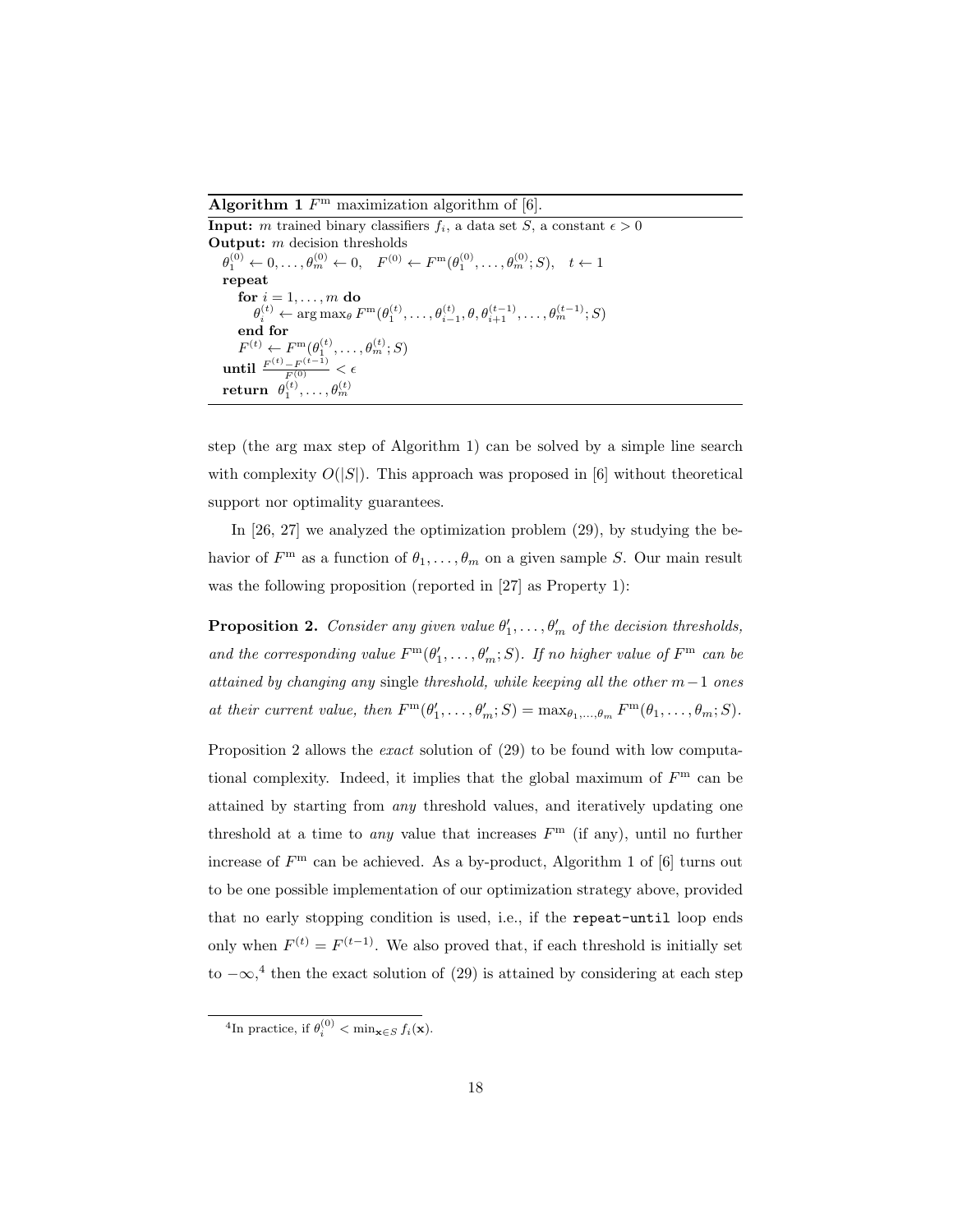(e.g., in the arg max step of Algorithm 1) only higher values of each threshold than the current one [27]; this reduces the computational complexity to no more than  $O(m^2n^2)$ .

For the sake of completeness, we finally mention a similar approach that was considered in [8] (we mentioned it also in Sect. 4.2.1). It consists of independently learning an ensemble of K binary classifiers which output a real-valued score for each label,  $f_{i,k} : \mathcal{X} \mapsto \mathbb{R}$ ,  $i = 1, ..., m$ ,  $k = 1, ..., K$ . These classifiers are then linearly combined:  $f_i(\mathbf{x}) = \sum_{k=1}^{K} w_k f_{i,k}(\mathbf{x}) + w_0$ . In [8],  $F^{\text{m}}$  was maximized with respect to the combination weights, that do not depend on the label. To this aim, a non-convex approximation of all three M-L F measures was defined, by approximating the TP, FP and FN counts, on a given data set, using a logistic function of the scores  $f_i$ ; a quasi-Newton optimization algorithm was then used.

#### 4.3. Recent theoretical results about the single-label F measure

During the past two years several works have theoretically investigated the F measure maximization problem under the EUM approach, and have derived the optimal (Bayes) solution for the S-L  $F<sup>b</sup>$ , either on a finite sample or at the population level. Novel maximization algorithms have also been developed, some of them based on the above mentioned theoretical results, and their consistency has been analyzed.

The optimal classifier at the population level has been derived in [19, 37, 13, 15. The corresponding expression of  $F<sup>b</sup>$  can be obtained by replacing the TP, FP and FN counts in  $(4)$  with the corresponding probabilities, denoted as  $tp$ ,  $fp$  and  $fn$ , and given by:

$$
tp = \mathbb{P}(h(\mathbf{X}) = 1, Y = 1) = \mathbb{P}(Y = 1) \int_{\mathbf{x}:h(\mathbf{x})=1} p(\mathbf{x}|Y = 1) \mathrm{d}\mathbf{x} \quad (30)
$$

$$
fp = \mathbb{P}(h(\mathbf{X}) = 1, Y = 0) = \mathbb{P}(Y = 0) \int_{\mathbf{x}:h(\mathbf{x})=1} p(\mathbf{x}|Y = 0) d\mathbf{x}
$$
 (31)

$$
fn = \mathbb{P}(h(\mathbf{X}) = 0, Y = 1) = \mathbb{P}(Y = 1) \int_{\mathbf{x}:h(\mathbf{x})=0} p(\mathbf{x}|Y = 1) \mathrm{d}\mathbf{x} \quad (32)
$$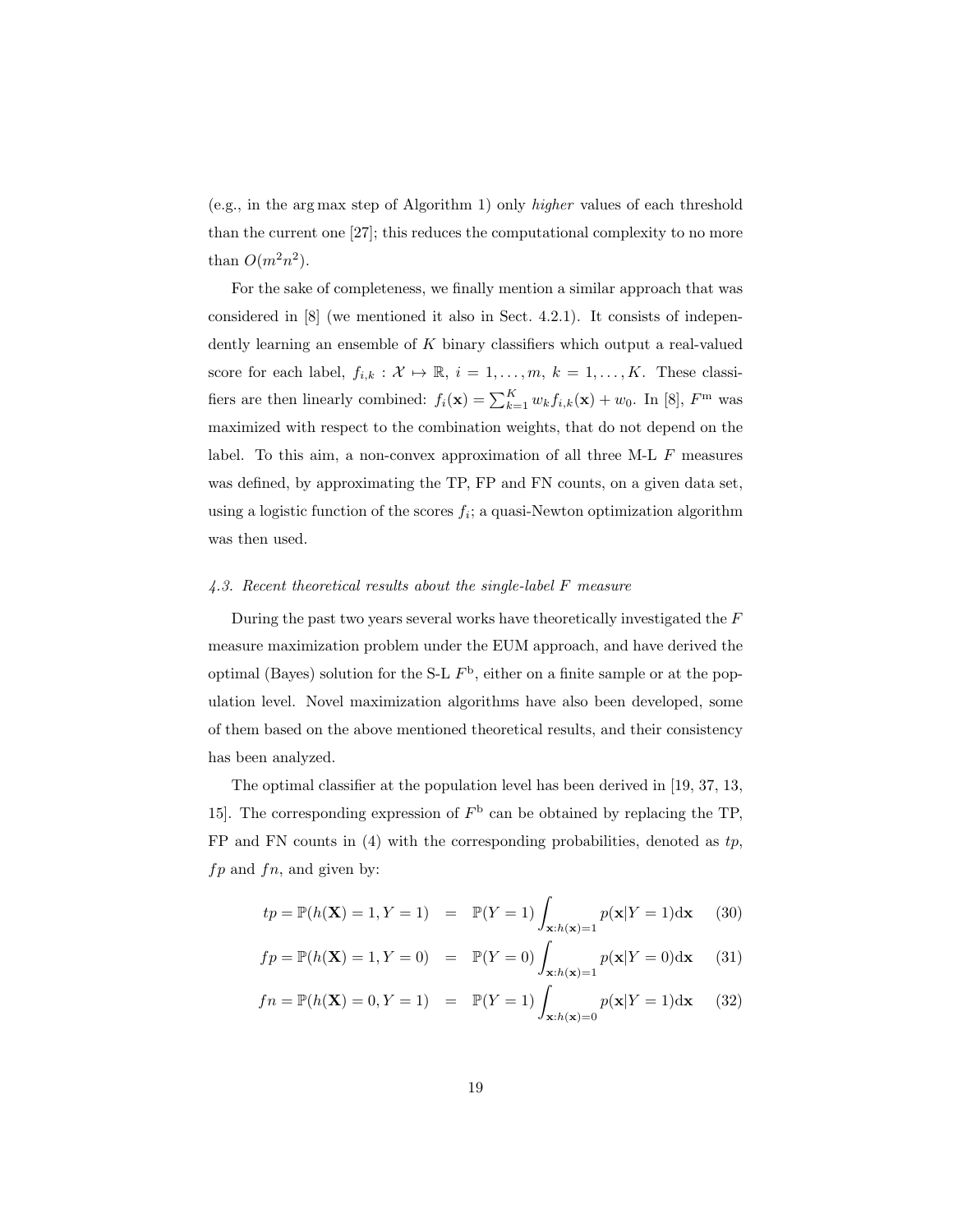Accordingly,  $F_{\beta}^{\mathrm{b}} = \frac{(1+\beta^2)t p}{(1+\beta^2)t p + \beta^2 f}$  $\frac{(1+\beta^2)t_p}{(1+\beta^2)t_p+\beta^2f_n+f_p}$ . The optimal classifier  $h^*$  consists of thresholding the posterior probability:

$$
h^*(\mathbf{x}) = \begin{cases} 1, & \text{if } \mathbb{P}(Y = 1|\mathbf{x}) \ge \theta^* \\ 0, & \text{otherwise} \end{cases}
$$
 (33)

where  $\theta^* = \frac{F_\beta^{c*}}{1+\beta^2}$ , and  $F_\beta^{c*}$  is the maximum S-L F. Since  $F_\beta^{c*}$  is unknown in practice, also  $\theta^*$  is unknown. Note also that  $\theta^*$  is a population-dependent value, i.e., the optimal decision whether labeling any instance as relevant or nonrelevant depends not only on that instance, but also on all the other instances on which  $F^{\text{b}}$  is computed, as already pointed out in Sect. 2.<sup>5</sup> Actually, this is another way to express the fact that  $F<sup>b</sup>$  does not decompose over instances.

In practice, in the above mentioned works the optimal decision function (33) was approximated by first estimating the posterior  $\mathbb{P}(Y=1|\mathbf{x})$ , and then tuning the decision threshold on validation data. The results in [7] allow to approximate it using a different procedure based on the ROC curve of an underlying binary classifier. It amounts to thresholding  $\frac{\mathbb{P}(Y=1|\mathbf{x})}{F_{\beta}^{c^*}}$  at  $\frac{1}{1+\beta^2}$ , where the calibrated estimate of  $\mathbb{P}(Y=1|\mathbf{x})$  and the estimate of  $F_{\beta}^{c*}$  can be obtained from the ROC convex hull; in this case, the threshold depends only on  $\beta$ .<sup>6</sup>

Note that all the above results also apply to  $F^M$ , whose optimal classifier is obtained by independently using (33) for each label; in this case, the optimal threshold can be different for each label.

An alternative solution was obtained in [23]: it was shown that the optimal classifier, both at the population level or on a finite sample, can be obtained by reduction to a cost-sensitive problem. Such a problem consists of minimizing the expected weighted error given by a linear combination of the  $fp$  and  $fn$ probabilities of each label (or the corresponding FP and FN counts), for suitable costs. Analogously to rule (33), such costs depend on the maximum  $F<sup>b</sup>$ , and thus are unknown in practice. This implies that the optimal solution can be

<sup>&</sup>lt;sup>5</sup>In [14] it had been already shown that the rule sign[ $\mathbb{P}(Y=1|\mathbf{x})-\theta$ ], where  $\theta$  is any fixed threshold value, can not be optimal.

<sup>6</sup>This result has been suggested by one of the reviewers.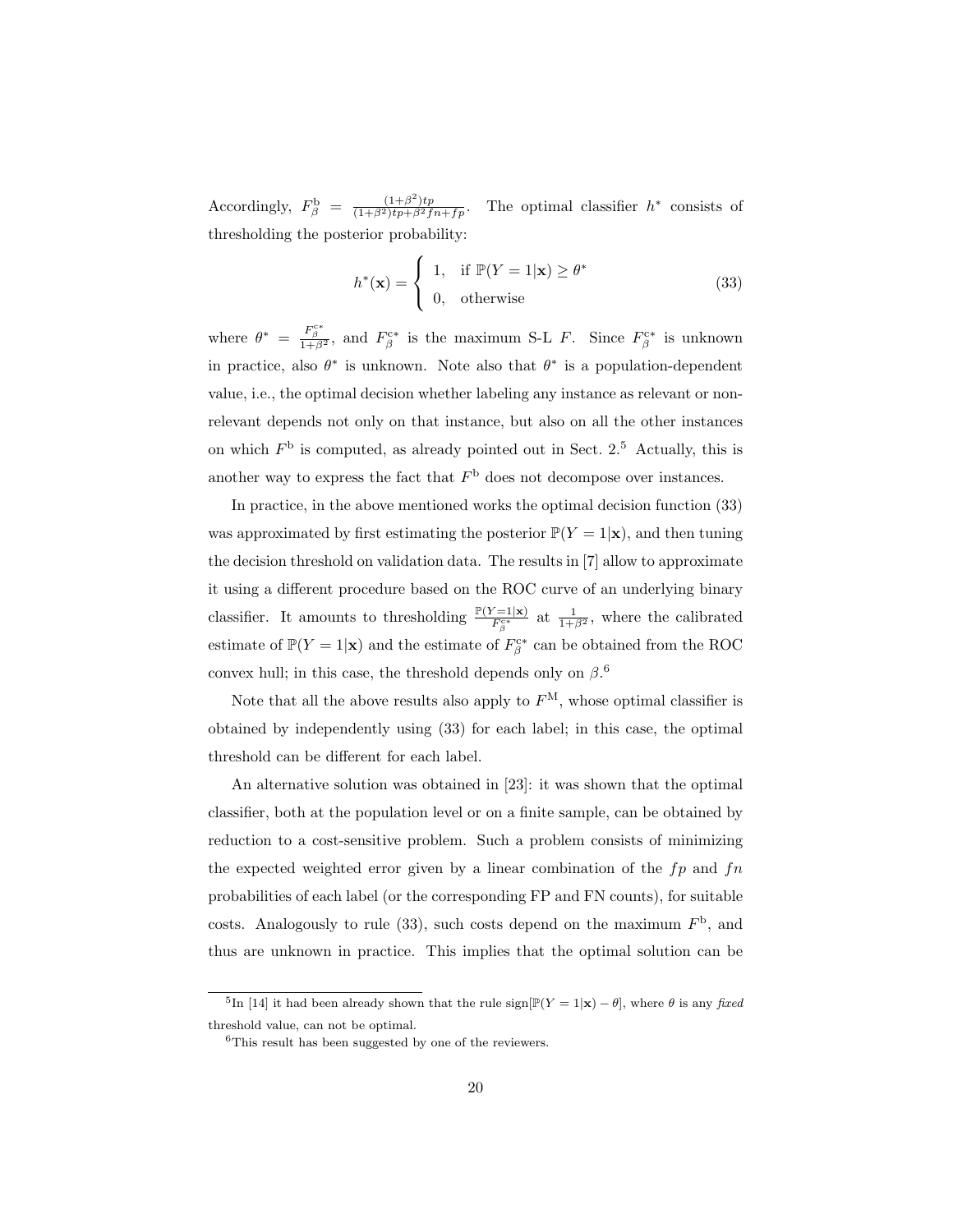obtained by wrapping a cost-sensitive classification algorithm in an inner loop by an outer loop that sets the appropriate costs [23]. Although this requires in principle to solve an infinite series of cost-sensitive problems, it was shown that the cost space can be discretized to approximate the optimal solution with a desired accuracy level, by choosing the costs that provide the maximum  $F<sup>b</sup>$ value a posteriori. Interestingly, similar results were derived in [23] for the M-L  $F^{\text{M}}$  and  $F^{\text{m}}$ .

We finally summarize recent results about algorithms for maximizing  $F<sup>b</sup>$ (and thus also the M-L  $F^{\text{M}}$ ).

The theoretical result of [23] mentioned above was applied in the same work to existing cost-sensitive algorithms for binary problems. Interestingly, their results apply also to the M-L  $F<sup>m</sup>$ ; however, exploiting them to develop specific cost-sensitive algorithms for this measure is not straightforward, since the FP and FN counts of each class are simultaneously involved, and was left in [23] as a future work.

In [22, 13] the consistency of "plug-in" algorithms for maximizing  $F<sup>b</sup>$ , consisting of thresholding an estimate of the posterior  $\mathbb{P}(Y = 1|\mathbf{x})$ , and of empirically computing the threshold value, was investigated. In [13] a different twostep approach was also considered ("Weighted Empirical Risk Minimization"), based on a theoretical result analogous to the one of [23]. In the first step a classifier with real-valued predictions  $f(\mathbf{x})$  is learnt by minimizing a surrogate weighted loss with label-dependent costs, defined as

$$
\ell(f(\mathbf{x}), y) = (1 - \delta)\mathbb{I}[y = 1]\ell(f(\mathbf{x}), 1) + \delta\mathbb{I}[y = 0]\ell(f(\mathbf{x}), 0) , \qquad (34)
$$

which is known to be consistent with the (ideal) classifier given by sign ( $\mathbb{P}[Y = 1|\mathbf{X}] - \delta$ ). In the second step the empirical  $F^{\text{b}}$  is maximized with respect to  $\delta$ . This algorithm is computationally less demanding than the one of [23], since it only requires a single loop to scan the values of  $\delta$ .

In [12] a similar two-step approach as the above Weighted Empirical Risk Minimization was investigated. Different possible surrogate loss functions were considered to learn the classifier at the first step, among strongly proper com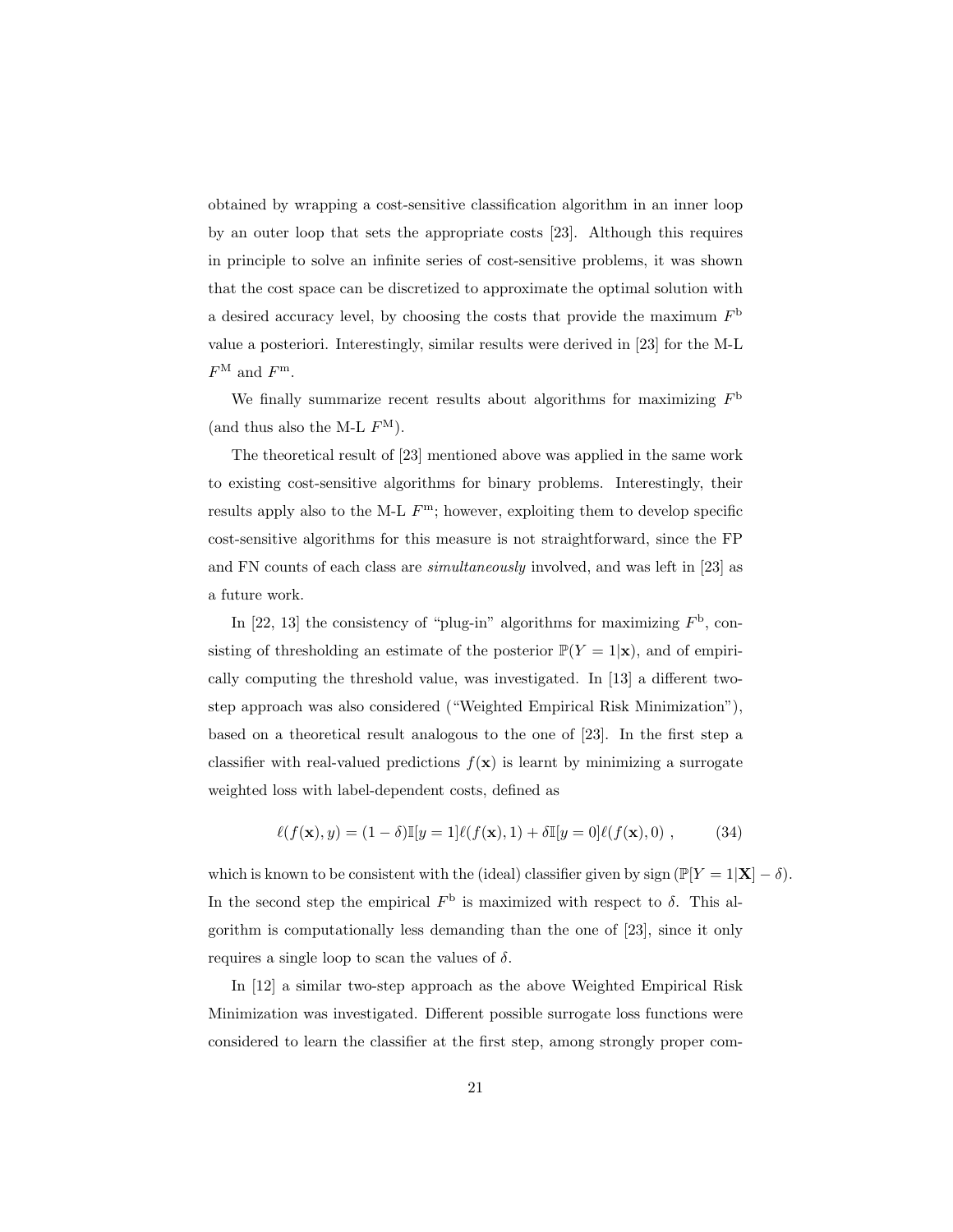posite loss functions, such as logistic, squared-error, and exponential loss. The results provided in [12] are not limited to the consistency of the considered approach, as in [13], but are valid also for finite samples; in particular, it was shown that the regret of the considered classifier, measured with respect to the target metric, is upper bounded by the regret of the score function  $f(\cdot)$  measured with respect to the surrogate loss.

A different algorithm was developed in [20], based on point-based stochastic updates, and in particular on stochastic alternate maximization. For the sake of completeness we also mention that in [21] some algorithms were developed for maximizing versions of the macro- and micro-averaged F defined for multiclass S-L problems, which are different from the M-L versions considered in this paper. In particular, we point out that if the micro-averaged  $F$  of Eq. (7) (which is different from the one considered in [21]) is used in a multi-class S-L problem, it reduces to classification accuracy [16].

Finally, it is worth pointing out that most of the above results apply to broad classes of performance measures based on ratios of TP, FN and FP counts, beside the  $F$  measures.

# 4.4. Optimal classifier for the multi-label micro-averaged and instance-wise F

Here we show that the above mentioned results of [19, 37, 13, 15] on the S-L  $F<sup>b</sup>$  can be exploited to derive the optimal classifier at the population level, under the EUM approach, also for the the M-L  $F<sup>m,7</sup>$  To this aim, we follow an analogous proof procedure as the one in [15]. We then derive derive also the optimal classifier for  $F^i$ . As mentioned above, whereas the optimal classifier for the S-L  $F^{\rm b}$ , and for the M-L  $F^{\rm M}$  and  $F^{\rm m}$ , can also be obtained by reduction to cost-sensitive problems, no analogous solution is known for the  $F^{\rm i}$  [23].

Micro-averaged F. Our result is given by the following proposition.

**Proposition 3.** The optimal classifier at the population level for  $F^{\text{m}}_{\beta}$  consists

<sup>7</sup>This result has been suggested by one of the reviewers of a previous version of this paper.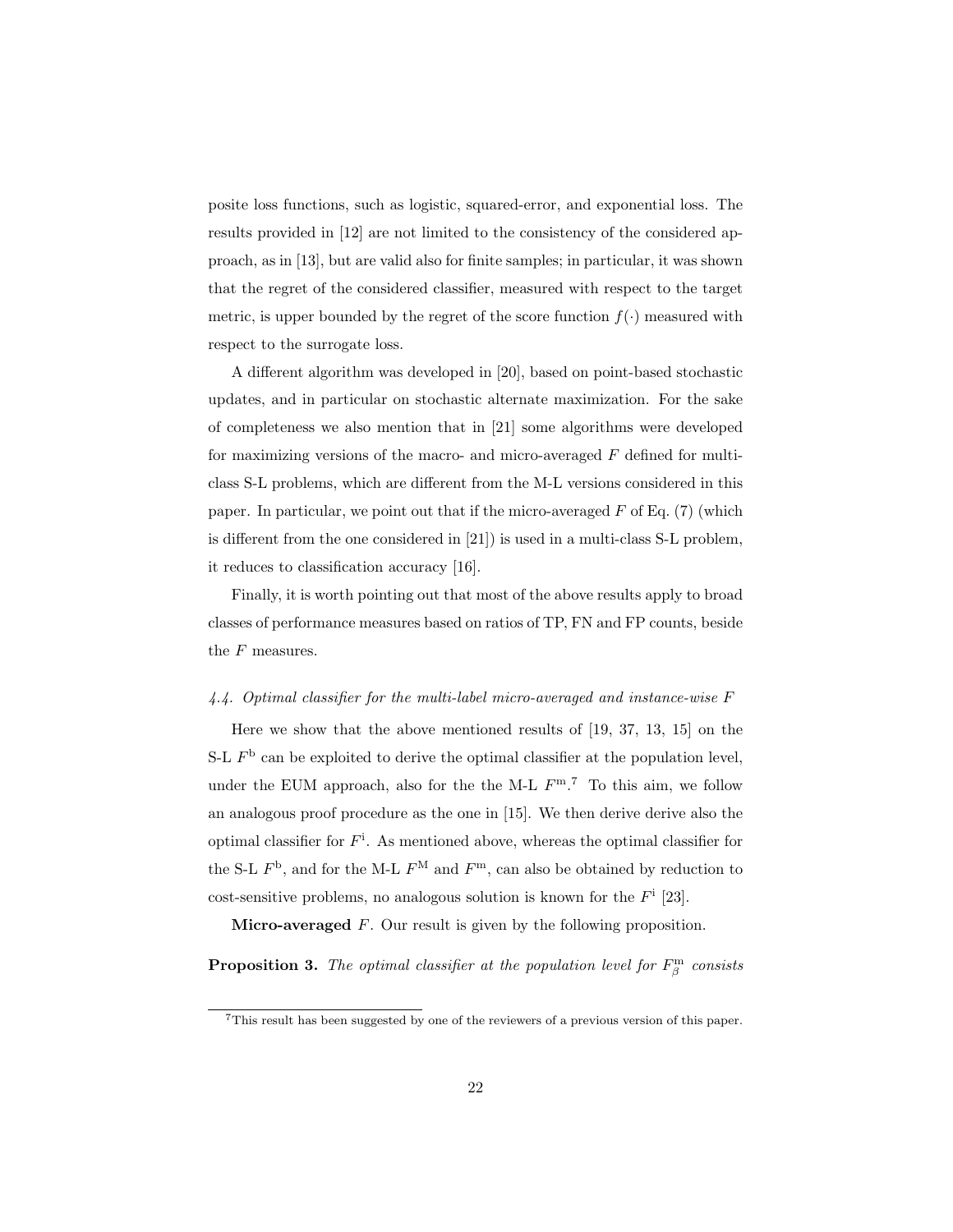of deciding  $h_i(\mathbf{x}) = 1$ , if and only if:

$$
\mathbb{P}(Y_i = 1|\mathbf{x}) \ge \frac{F_{\beta}^{\text{mm}}}{1 + \beta^2} \tag{35}
$$

where  $F_{\beta}^{*m}$  is the optimal value of  $F_{\beta}^{m}$ .

Proof. Assume that the optimal decisions for all labels have already been found on the whole instance space X, except for the k-th label in a region  $\Delta \subset \mathcal{X}$ around a given  $\mathbf{x}^*$ . Now we write the  $F^{\text{m}}_{\beta}$  at the population level, by separating the contribution of the decision  $h_k(\mathbf{x})$  on  $\Delta$ . Using Eq. (30), the term at the numerator of the empirical  $F_{\beta}^{\text{m}}$  of Eq. (7) corresponding to  $\sum_{i=1}^{m}TP_i$ , minus the contribution of  $h_k(\mathbf{x})$  on  $\Delta$ , is given by the following expression, which we denote again as tp for the sake of simplicity:

$$
tp = \sum_{i=1, i \neq k}^{m} \mathbb{P}(Y_i = 1) \int_{\mathbf{x} \in \mathcal{X}: h_i(\mathbf{x}) = 1} p(\mathbf{x}|Y_i = 1) d\mathbf{x} + \mathbb{P}(Y_k = 1) \int_{\mathbf{x} \in \mathcal{X} - \Delta: h_k(\mathbf{x}) = 1} p(\mathbf{x}|Y_k = 1) d\mathbf{x}.
$$
\n(36)

The terms corresponding to  $\sum_{i=1}^{m} FP_i$  and  $\sum_{i=1}^{m} FN_i$  in Eq. (7) can be written similarly, using Eqs. (31) and (32); we denote them respectively as  $fp$  and  $fn$ . To keep the following expressions simple, we also write:

$$
b_k = \mathbb{P}(Y_k = 1),
$$
  
\n
$$
P_{1k}(\Delta) = \int_{\mathbf{x} \in \Delta} p(\mathbf{x}|Y_k = 1) d\mathbf{x},
$$
  
\n
$$
P_{0k}(\Delta) = \int_{\mathbf{x} \in \Delta} p(\mathbf{x}|Y_k = 0) d\mathbf{x}.
$$
\n(37)

The value of  $F^{\rm m}_\beta$  can now be written by considering the two possible choices for  $h_k(\mathbf{x}), \mathbf{x} \in \Delta$ . By choosing  $h_k(\mathbf{x}) = 1$ , we get:

$$
F_{\beta}^{'\mathbf{m}} = \frac{(1+\beta^2)[tp + b_k P_{1k}(\Delta)]}{(1+\beta^2)[tp + b_k P_{1k}(\Delta)] + \beta^2 fn + fp + (1-b_k) P_{0k}(\Delta)}.
$$
(38)

By choosing  $h_k(\mathbf{x}) = 0$ , instead, we get:

$$
F_{\beta}^{"m} = \frac{(1+\beta^2)tp}{(1+\beta^2)tp + \beta^2 \left[fn + \beta^2 b_k P_{1k}(\Delta)\right] + fp}.
$$
 (39)

Accordingly, the optimal decision rule for the k-th label in  $\Delta$  is  $h_k(\mathbf{x}) = 1$ , if and only if  $F'^{\text{m}}_{\beta} \geq F'^{\text{m}}_{\beta}$ . After some algebraic manipulations, this amounts to:

$$
\frac{b_k P_{1k}(\Delta)}{(1 - b_k)P_{0k}(\Delta)} \ge \frac{tp}{\beta^2 tp + \beta^2 fn + fp + \beta^2 b_k^2 P_{1k}^2(\Delta)} \,. \tag{40}
$$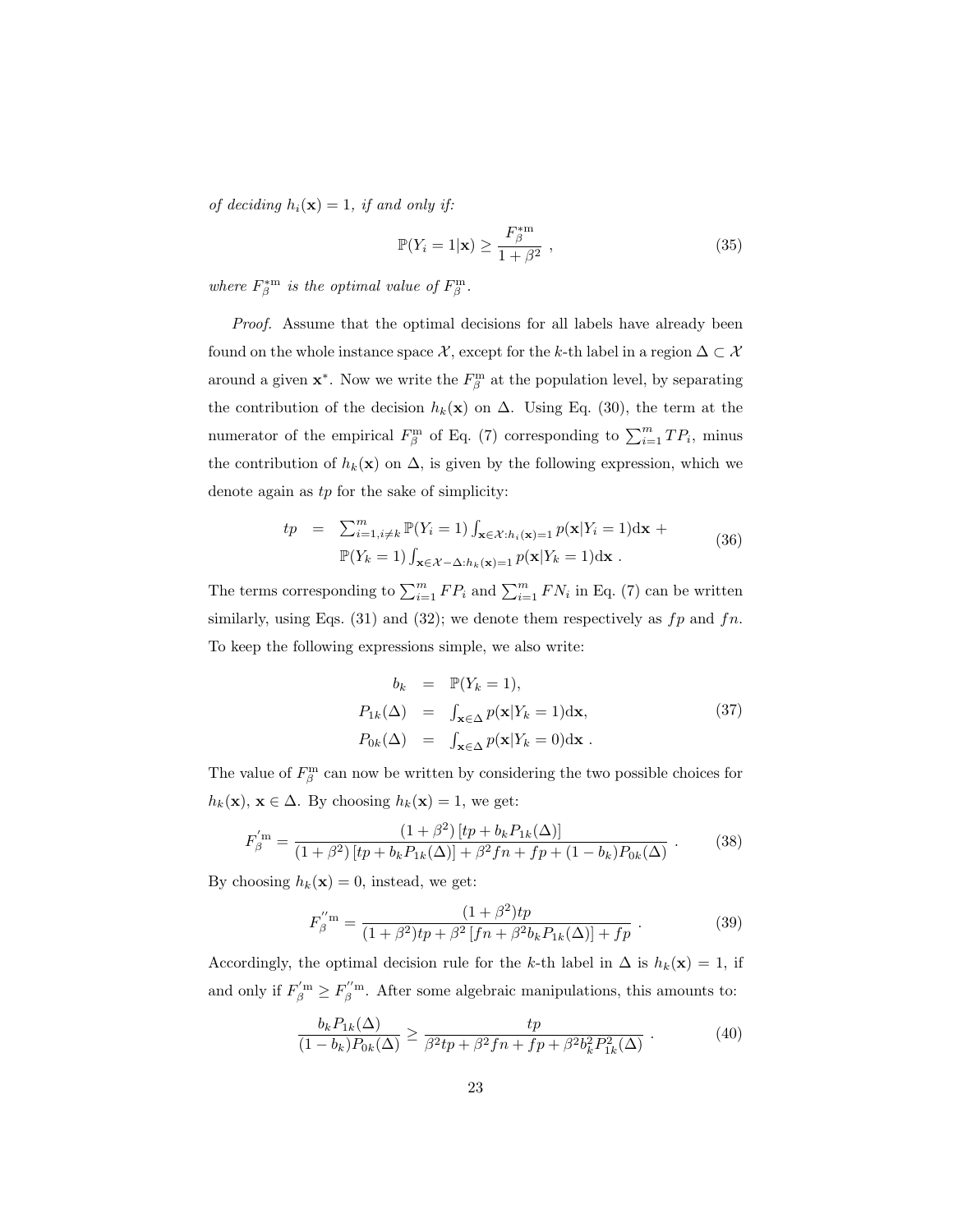Let us now take the limit  $\Delta \to \{x^*\}$ . The left-hand side of inequality (40) becomes (see also Eq. 37):

$$
\lim_{\Delta \to \{\mathbf{x}^*\}} \frac{b_k P_{1k}(\Delta)}{(1 - b_k) P_{0k}(\Delta)} = \lim_{\Delta \to \{\mathbf{x}^*\}} \frac{\int_{\mathbf{x} \in \Delta} \mathbb{P}(Y_k = 1 | \mathbf{x}) p(\mathbf{x}) d\mathbf{x}}{\int_{\mathbf{x} \in \Delta} \mathbb{P}(Y_k = 0 | \mathbf{x}) p(\mathbf{x}) d\mathbf{x}} = \frac{\mathbb{P}(Y_k = 1 | \mathbf{x}^*)}{\mathbb{P}(Y_k = 0 | \mathbf{x}^*)}.
$$
\n(41)

Since  $\lim_{\Delta \to \{x^*\}} P_{1k}^2(\Delta) = 0$ , for the right-hand side of inequality (40) we get:

$$
\lim_{\Delta \to \{\mathbf{x}^*\}} \frac{tp}{\beta^2 tp + \beta^2 fn + fp + \beta^2 b_k^2 P_{1k}^2(\Delta)} = \frac{tp^*}{\beta^2 tp^* + \beta^2 fn^* + fp^*},\qquad(42)
$$

where  $tp^*$  denotes the value of Eq. (36) computed in the whole instance space  $\mathcal X$  (except for the zero-measure element  $\mathbf x$ ), corresponding to the optimal microaveraged F, and similarly for  $fn^*$  and  $fp^*$ . Finally, taking into account that  $\mathbb{P}(Y_k = 0|\mathbf{x}) = 1 - \mathbb{P}(Y_k = 1|\mathbf{x})$ , after some algebraic manipulations on Eqs. (41) and (42) we obtain the claimed optimal decision rule:

$$
\mathbb{P}(Y_k = 1 | \mathbf{x}^*) \ge \frac{tp^*}{(1 + \beta^2)tp^* + \beta^2 fn^* + fp^*} = \frac{F_\beta^{*m}}{1 + \beta^2} \,. \tag{43}
$$

**Instance-wise**  $F$ . In this case the optimal classifier is given by the following proposition.

Proposition 4. For a given instance x, the optimal classifier at the population level for  $F^{\rm i}_{\beta}$  consists of deciding  $h_i({\bf x})=1$  for the  $m^*$  labels exhibiting the highest posteriors, and  $h_i(\mathbf{x}) = 0$  to the remaining ones, where  $0 \leq m^* \leq m$  is given by:

$$
m^* = \arg\max_{k \in \{0, \dots, m\}} \frac{(1+\beta^2) \sum_{i=0}^k \mathbb{P}(Y_{(i)} = 1 | \mathbf{x})}{k + \beta^2 \sum_{i=1}^m \mathbb{P}(Y_i = 1 | \mathbf{x})},
$$
(44)

where we write  $\mathbb{P}(Y_{(0)} = 1 | \mathbf{x}) = 0$ , and  $Y_{(1)}, \ldots, Y_{(m)}$  denote the labels sorted for decreasing values of the posteriors  $\mathbb{P}(Y_i = 1 | \mathbf{x})$ .

*Proof.* Since  $F^i$  is computed on a single instance **x** (see Eq. 5), its probabilistic definition involves only the posteriors  $\mathbb{P}(Y_i|\mathbf{x})$ . For ease of notation, let  $P = \{i : h_i(\mathbf{x}) = 1\}, N = \{i : h_i(\mathbf{x}) = 0\}, P_{i1} = \mathbb{P}(Y_i = 1|\mathbf{x}), \text{ and }$  $P_{i0} = \mathbb{P}(Y_i = 0|\mathbf{x})$ . We then have:

$$
F_{\beta}^{\mathbf{i}} = \frac{(1+\beta^2)\sum_{i\in P} P_{i1}}{(1+\beta^2)\sum_{i\in P} P_{i1} + \beta^2 \sum_{i\in N} P_{i1} + \sum_{i\in P} P_{i0}}.
$$
(45)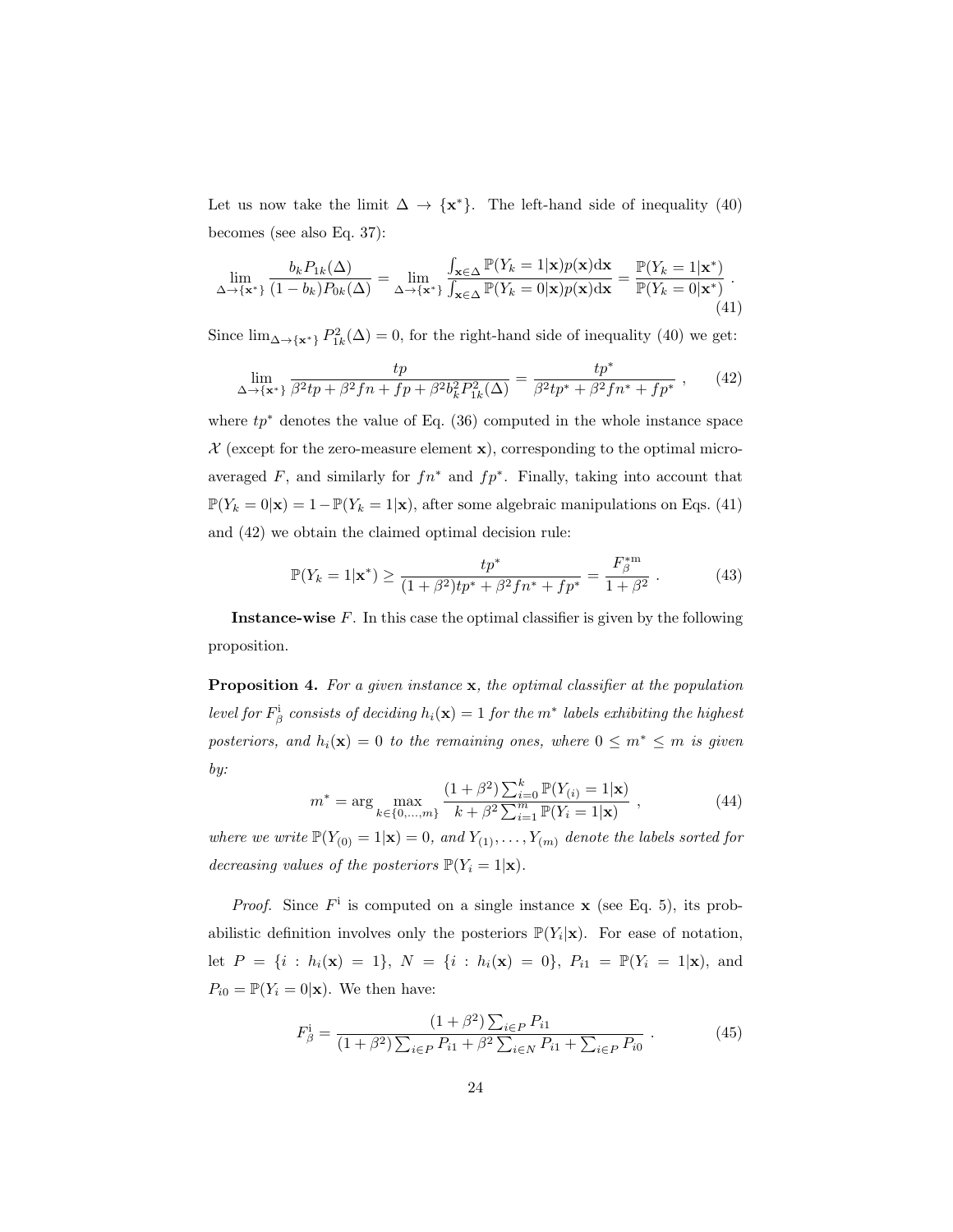Since  $\sum_{i \in P} (P_{i1} + P_{i0}) = |P|$ , and  $\sum_{i \in P} P_{i1} + \sum_{i \in N} P_{i1} = \sum_{i=1}^{m} P_{i1}$ , we get:

$$
F_{\beta}^{i} = \frac{(1+\beta^{2})\sum_{i\in P} P_{i1}}{|P| + \beta^{2}\sum_{i=1}^{m} P_{i1}}.
$$
\n(46)

Note that, for any given  $|P| > 0$ , Eq. (46) is maximized by deciding  $h_i(\mathbf{x}) = 1$ for the |P| labels exhibiting the highest posteriors  $P_{i1}$ , and  $h_i(\mathbf{x}) = 0$  for the remaining labels. It immediately follows that  $F^{\text{i}}_{\beta}$  is maximized by the decision rule claimed above.  $\square$ 

#### 5. Decision-theoretic approach

F measure maximization algorithms based on DTA have been proposed so far for  $F^{\text{b}}$  and  $F^{\text{i}}$ . We point out that no specific algorithm for  $F^{\text{M}}$  has been developed under this approach, since the same algorithms for  $F<sup>b</sup>$  can be applied, independently for each label (under the usual assumption of i.i.d. instances). No algorithm based on the DTA has been developed yet for  $F<sup>m</sup>$ , instead; we shall fill this gap in our companion paper [28].

#### 5.1. Single-label F

The label assignment that maximizes the expected value  $\mathbb{E}[F_{\beta}^{\text{b}}]$  on a given set of instances  $\mathbf{x}^1, \dots, \mathbf{x}^n$  is given by:

$$
(h^{*1}, \dots, h^{*n}) = \arg \max_{(h^1, \dots, h^n) \in \{0, 1\}^n} \sum_{y^1, \dots, y^n \in \{0, 1\}^n} \mathbb{P}(y^1, \dots, y^n | \mathbf{x}^1, \dots, \mathbf{x}^n) \frac{(1 + \beta^2) \sum_{j=1}^n y^j h^j}{\beta^2 \sum_{j=1}^n y^j + \sum_{j=1}^n h^j}.
$$
 (47)

If the labels are conditionally independent, i.e.,  $\mathbb{P}(Y^1,\ldots,Y^n|\mathbf{x}^1,\ldots,\mathbf{x}^n)$  =  $\prod_{j=1}^n \mathbb{P}(Y^j | \mathbf{x}^j)$ , then only up to  $n2^n$  combinations of true and assigned labels need to be evaluated, out of all possible  $2^{2n}$  combinations [14]. This is because each summand in (47) (i.e., the value of  $F^{\text{b}}_{\beta}$  for fixed  $y^1, \ldots, y^n$ ) is maximized by one of the *n* label assignments in which the label 1 is given to the  $n' \leq n$  instances exhibiting the *n'* highest posteriors  $\mathbb{P}(Y^j = 1 | \mathbf{x}^j)$ , for some  $n' \in \{0, ..., n\}$  [14].

Exact inference algorithms with lower computational complexity, under the assumption of conditionally independent labels, were subsequently derived in [1],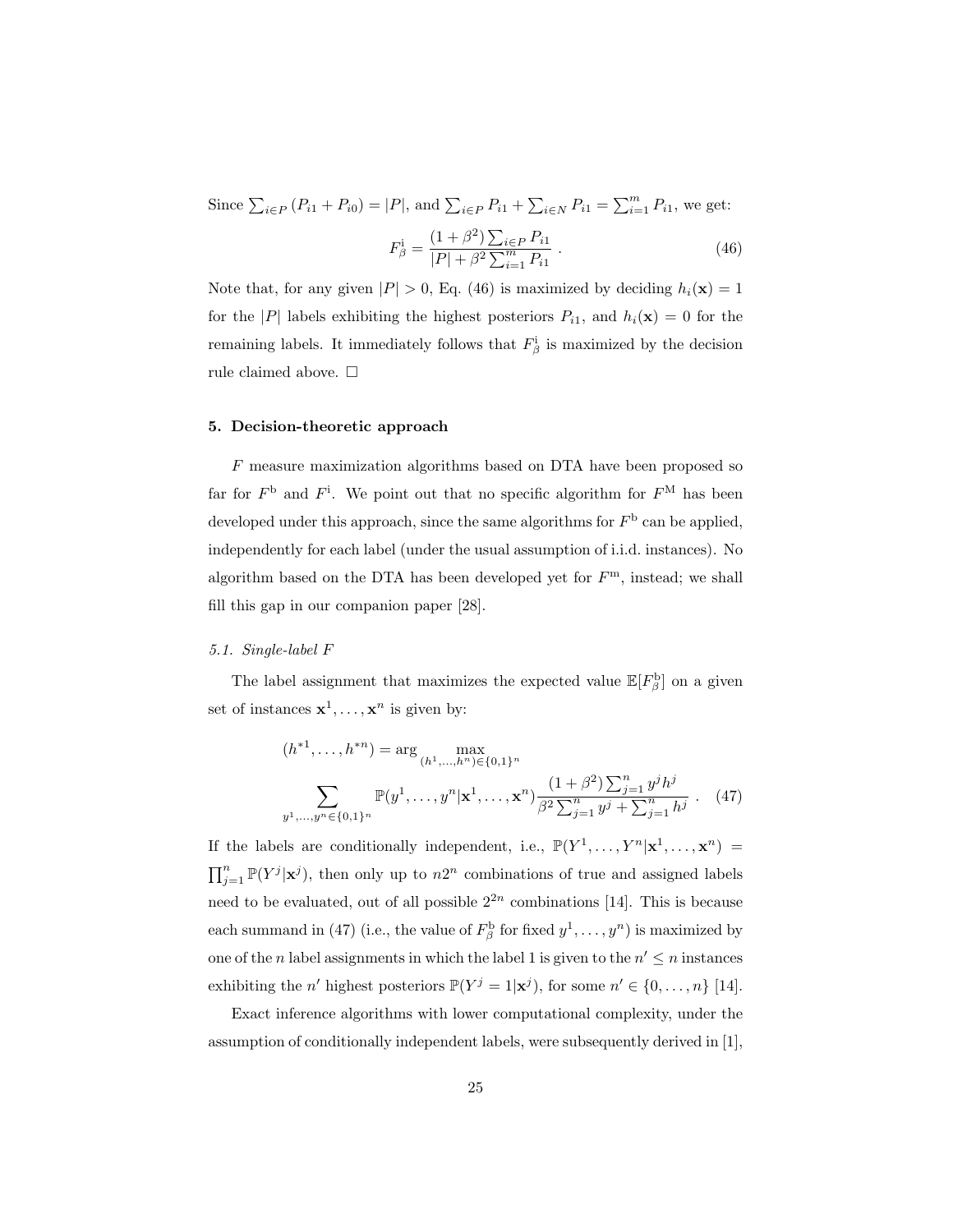**Algorithm 2** Inference algorithm for maximizing  $\mathbb{E}[F_{\beta}^{b}]$  for a rational  $\beta^{2}$  [19]

**Input:** p and q, where  $\beta^2 = \frac{p}{q}$ ; the posteriors  $p_j := \mathbb{P}(Y^j = 1 | \mathbf{x}^j)$ ,  $j = 1, ..., n$ **Output:** the values  $f_{\beta,1}, \ldots, f_{\beta,n}$ for  $0 \leq j \leq n$ , set  $C[j]$  as the coefficient of  $z^{j}$  in the polynomial  $[p_1z + (1-p_1)] \dots [p_nz + (1-p_n)]$  $S[j] \leftarrow q/j, \quad j = 1, \ldots, (q+r)n$ for  $n' = n$  to 1 do  $f_{\beta;n'} \leftarrow \sum_{k_1=0}^n (1+r/q)k_1C[k_1]S[rk+qk_1]$ for  $j = 1$  to  $(q + r)(n' - 1)$  do  $S[j] \leftarrow (1 - p_{n'})S[j] + p_{n'}S[j + q]$ end for end for return  $f_{\beta,1}, \ldots, f_{\beta,n}$ 

with  $O(n^3)$  complexity; in [10], with  $O(n^4)$  complexity; and in [19], with  $O(n^3)$ complexity, which reduces to  $O(n^2)$  time and  $O(n)$  space complexity when  $\beta^2$ is rational. We report this latter procedure as Algorithm 2, as it is the one with lowest computational complexity. It provides the  $n + 1$  values of the expected  $F_{\beta}^{\rm b}$ , denoted as  $f_{\beta,0},\ldots,f_{\beta,n}$ , corresponding to assigning  $h_j = 1$  to the n' instances exhibiting the highest posteriors, for  $n' \in \{0, \ldots, n\}$ . The optimal label assignment is the one corresponding to the highest  $f_{\beta,n'}$ .

In the most general case when the independence assumptions does not hold, one can use the exact inference algorithm developed in [5] for  $F<sup>i</sup>$  (described in Sect. 5.2), with  $O(n^3)$  complexity. This is possible because the expression of  $F^{\text{b}}$  (4), and thus problem (47), are formally identical respectively to the expression of  $F^i$  (see Eq. 5 and to problem 48).

#### 5.2. Instance-wise F

The label assignment  $\mathbf{h}^*$  that maximizes  $\mathbb{E}[F_{\beta}^{\dagger}]$  for a given instance **x** is given by:

$$
\mathbf{h}^* = \arg \max_{\mathbf{h} \in \mathcal{Y}} \sum_{\mathbf{y} \in \mathcal{Y}} \mathbb{P}(\mathbf{y}|\mathbf{x}) \frac{(1+\beta^2) \sum_{i=1}^m y_i h_i}{\beta^2 \sum_{i=1}^m y_i + \sum_{i=1}^m h_i}.
$$
 (48)

This problem has the same form as (47), but in this case the assumption of conditionally independent labels is not realistic, and thus the inference algorithms of [14, 1, 10, 19] do not provide the exact solution. An exact solution with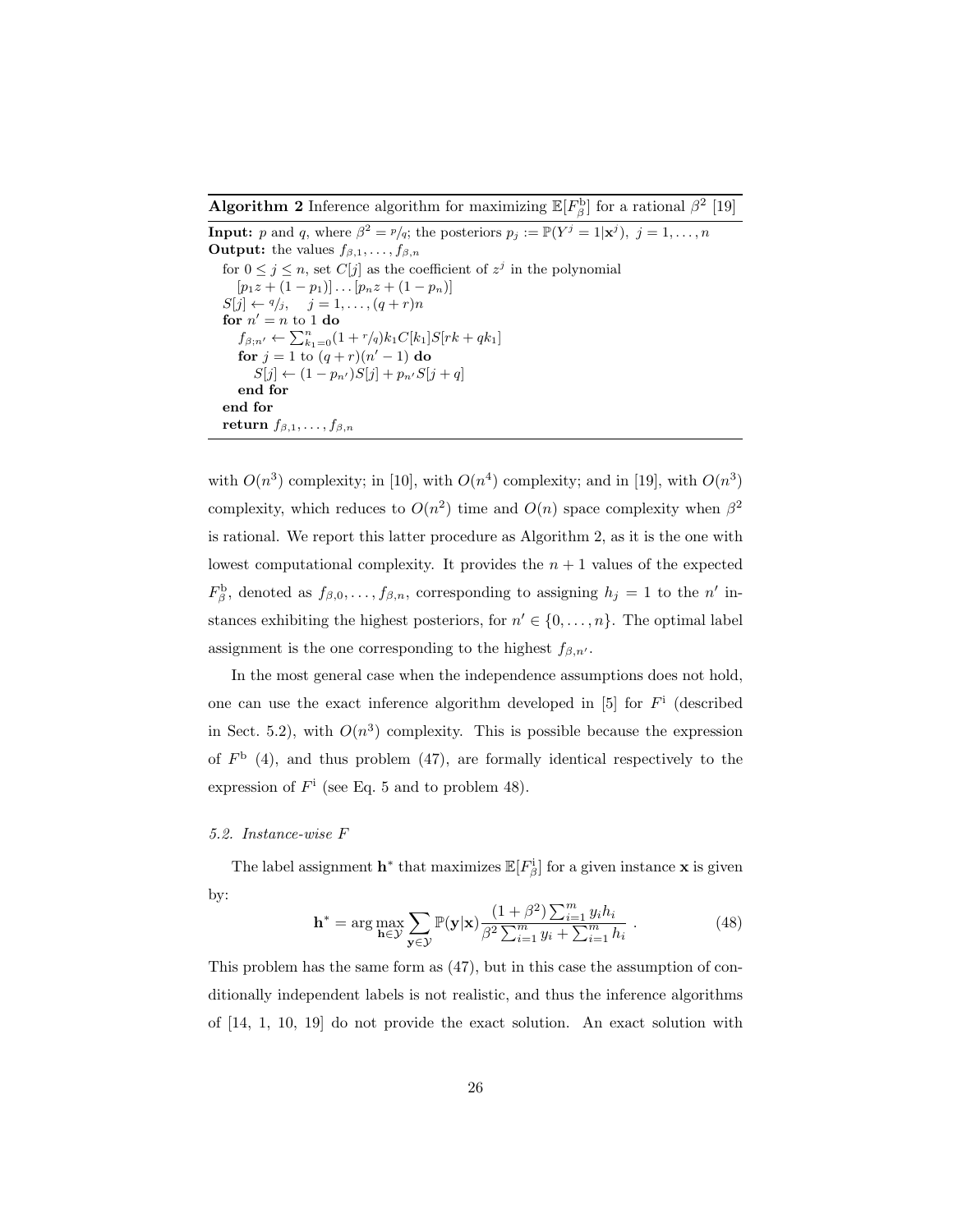**Algorithm 3** The inference algorithm of [5] for maximizing  $\mathbb{E}[F^i]$ 

**Input:** the matrix P of Eq. (49) and the value of  $\mathbb{P}(\mathbf{Y} = \mathbf{0}|\mathbf{x})$ Output: the label assignment of Eq. (48) compute the matrix  $W$  defined by Eq.  $(50)$  $F \leftarrow PW, \quad \mathbf{h}^{(0)} \leftarrow \mathbf{0}, \quad E_0 \leftarrow \mathbb{P}(\mathbf{Y} = \mathbf{0}|\mathbf{x})$ for  $k=1$  to  $m$  do set  $\mathbf{h}^{(k)}$  such that  $h_i = 1$  for the top-k elements  $F_{i,k}$  in the k-th column of F, and  $h_i = 0$  for the other elements  $E_k \leftarrow 2 \sum_{i=1}^m h_i^{(k)} F_{i,k}$ end for  $q \leftarrow \arg \max_{k=0,...,m} E_k$ return  $\mathbf{h}^{(q)}$ 

 $O(m^3)$  complexity was derived in [5, 4, 2, 35]. It does not require the knowledge of the full distribution  $\mathbb{P}(\mathbf{Y}|\mathbf{x})$ , but only of the  $m^2 + 1$  probabilities  $\mathbb{P}(\mathbf{Y} = \mathbf{0}|\mathbf{x})$ and  $\mathbb{P}(Y_i = 1, S_\mathbf{Y} = s|\mathbf{x}), i, s = 1, \dots, m$ , where  $\mathbf{0} = \{0\}^m$ , and  $s_\mathbf{Y} = \sum_{i=1}^m Y_i$  is the number of classes  $x$  is relevant to. The inference algorithm of  $[5]$  consists of two nested maximization steps,<sup>8</sup> and is reported as Algorithm 3, where  $P$  and W denote the  $m \times m$  matrices defined as:

$$
P_{i,s} = \mathbb{P}(Y_i = 1, S_{\mathbf{Y}} = s | \mathbf{x}), \quad i, s = 1, \dots, m \tag{49}
$$

$$
W_{i,k} = \frac{1}{\beta^2 i + k}, \quad i, k = 1, \dots, m \tag{50}
$$

and  $F$  denotes the matrix  $PW$ . It is worth noting that, when the assumption of conditionally independent labels does not hold, the difference between the exact solution provided by Algorithm 3 and the ones provided by algorithms based on such an assumption can theoretically become arbitrarily large [5].

In [5, 2, 35],  $\mathbb{P}(\mathbf{Y} = \mathbf{0}|\mathbf{x})$  and P are estimated by sampling from the distribution  $\mathbb{P}(\mathbf{Y}|\mathbf{x})$ . The latter is in turn estimated using the Probabilistic Classifier Chains (PCC) method [3], which exploits the product rule of probability:

$$
\mathbb{P}(\mathbf{Y}|\mathbf{x}) = \prod_{i=1}^{m} \mathbb{P}(Y_i|\mathbf{x}, y_1, \dots, y_{i-1}), \qquad (51)
$$

 $8$ This approach had already been proposed in [10], but their inference algorithm exhibits a much higher computational complexity.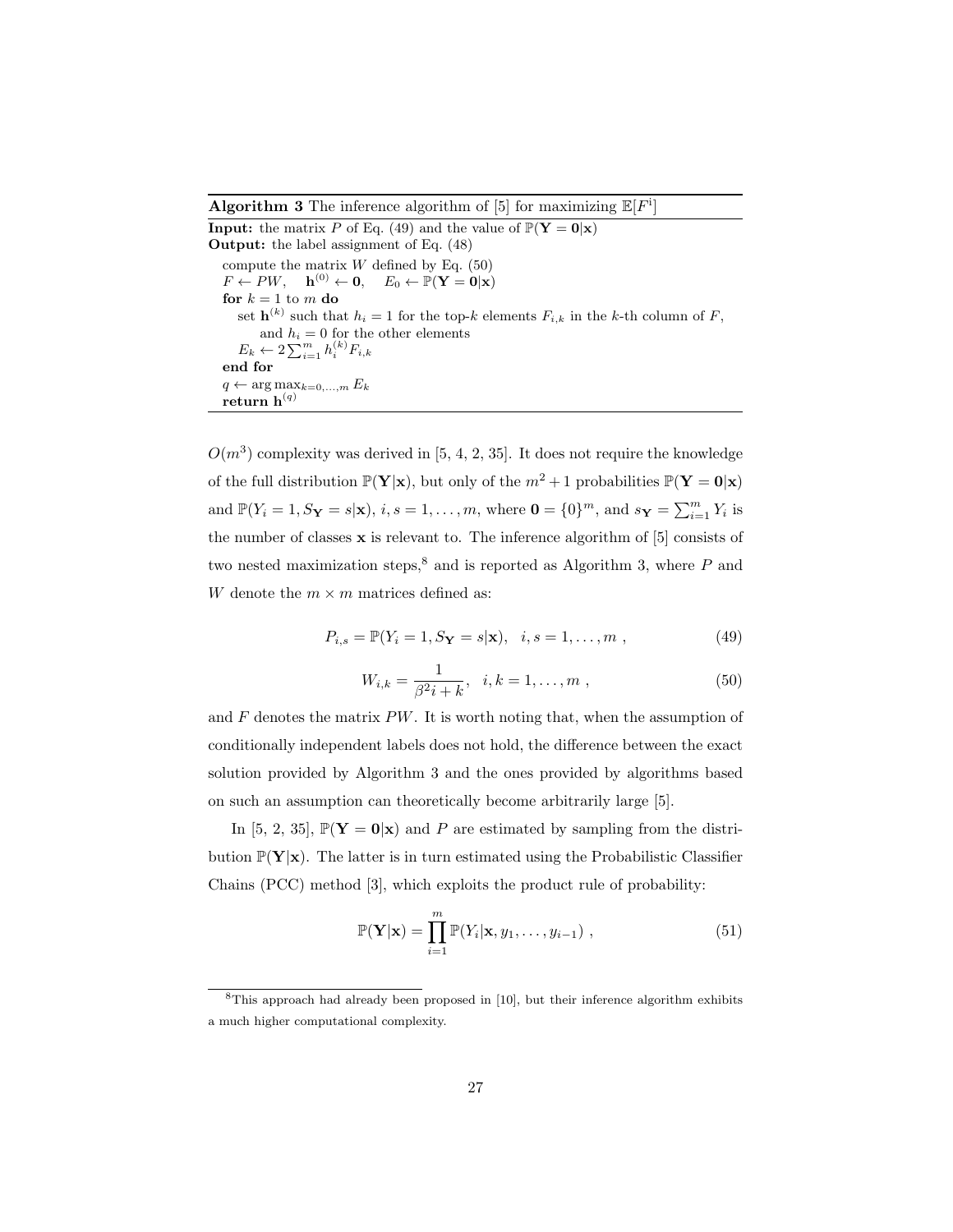and learns  $m$  probabilistic classifiers that independently estimate each of the  $m$ terms in the right-hand side of Eq. (51). To this aim, linear regularized logistic regression was used in [5, 2]. In [4, 35]  $\mathbb{P}(\mathbf{Y} = \mathbf{0}|\mathbf{x})$  and P were estimated using a reduction approach, by independently solving the following  $m + 1$  S-L multi-class probability estimation problems. For a given  $i \in \{1, \ldots, m\}$ ,  $\mathbb{P}(Y_i = 1, S_\mathbf{Y}|\mathbf{x})$  can be rewritten as  $\mathbb{P}(Y_i'|\mathbf{x})$  by defining a new random variable  $Y'_i = \mathbb{I}[Y_i = 1] \times S_\mathbf{Y} \in \{0, \ldots, m\};$  then  $\mathbb{P}(Y'_i|\mathbf{x})$  can be estimated, e.g., using multinomial regression. Similarly,  $\mathbb{P}(\mathbf{Y} = \mathbf{0}|\mathbf{x})$  is obtained by a reduction to a binary problem associated to a random variable  $Y' = \mathbb{I}[\mathbf{Y} = \mathbf{0}] \in \{0, 1\}$ , by estimating  $\mathbb{P}(Y'|\mathbf{x})$ . On the one hand, the latter approach avoids a computationally demanding sampling step; on the other hand, it produces non-calibrated probabilities; a post-processing step is thus required, or additional constraints have to be included in the above learning problems [4].

A different approach was proposed in [29], focused on the following decision rule:

$$
h_i = \begin{cases} 1, & \text{if } \mathbb{P}(Y_i = 1 | \mathbf{x}) \ge \theta(\mathbf{x}) \\ 0, & \text{otherwise} \end{cases} \quad i = 1, \dots, m \tag{52}
$$

It labels a sample as relevant to the labels whose marginal posterior exceeds a threshold  $\theta(\mathbf{x})$  which depends on the sample itself (equivalently, to the labels exhibiting the top- $k(\mathbf{x})$  values of  $\mathbb{P}(y_i|\mathbf{x})$ , where the value  $k(\mathbf{x})$  depends again on the sample). A dynamic programming strategy with  $O(m^3)$  complexity was proposed to find the value of  $\theta(\mathbf{x})$  (or  $k(\mathbf{x})$ ) that maximizes the expectation in Eq. (48). Note however that, if the labels are not conditionally independent, the decision rule (52) is not guaranteed to provide the global maximum of  $\mathbb{E}[F^i]$  [14].

# 6. Conclusions

We provided a unifying, comprehensive survey of the existing approaches and algorithms aimed at maximizing the  $F$  measures in multi-label classification problems. We believe this is a useful contribution for further developments in this field, due to the increasing interest on applications related to information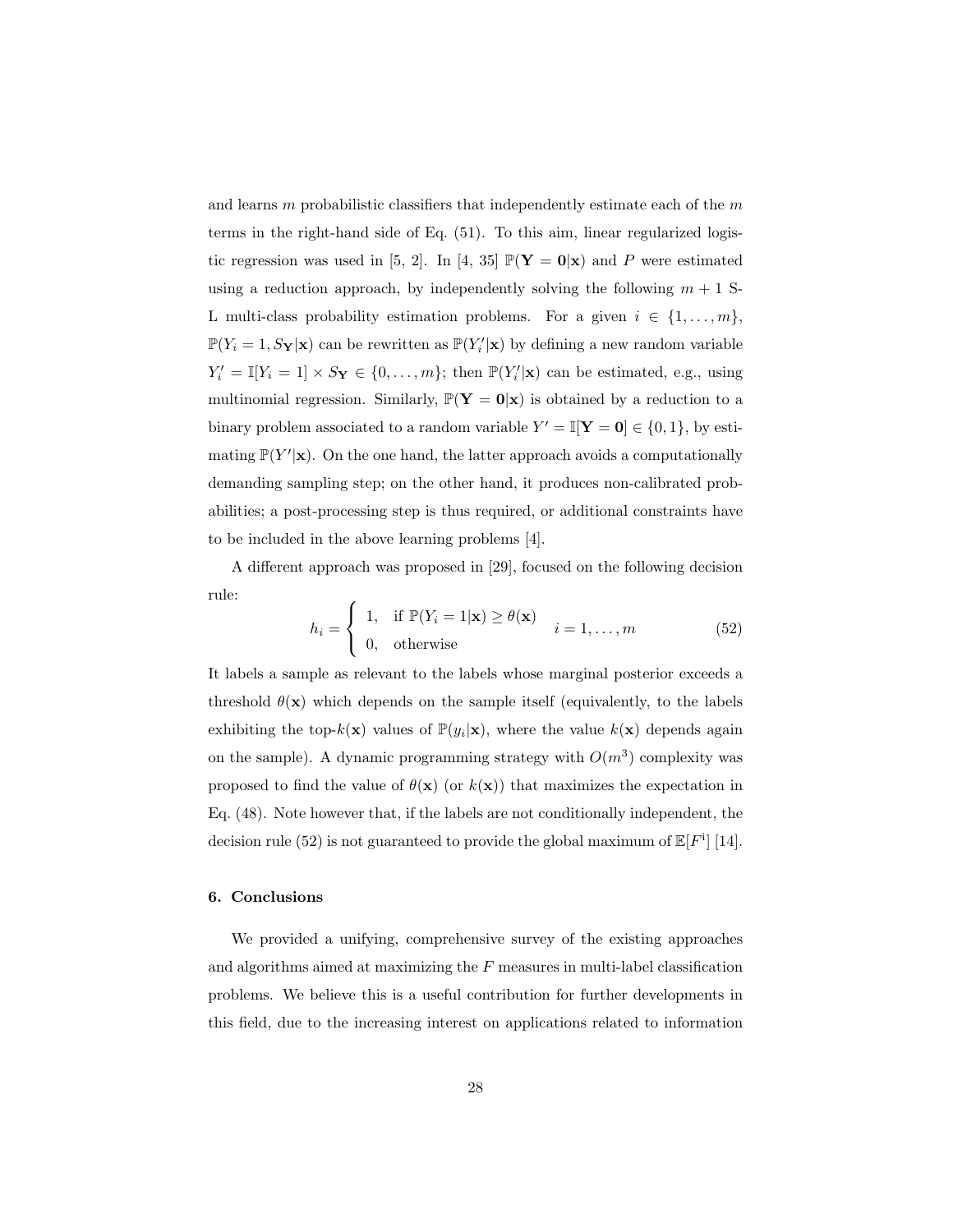retrieval, and on the corresponding measures of classification accuracy, from both the pattern recognition and machine learning research communities.

Works published over the past few years considerably improved the knowledge about F measures, and provided theoretically-grounded algorithms for their optimization. The optimal (Bayes) classifier at the population level is now known both for the S-L and for all three M-L F measures; in particular, the ones for the M-L micro-averaged and instance-wise  $F$  were explicitly derived in this paper. An equivalent solution based on a reduction to cost-sensitive problems is also known, except for the M-L, instance-wise  $F$ , and algorithms based on this approach have already been derived for the S-L F and the M-L, macro-averaged F. Different maximization algorithms have also been proposed for all these measures, and the consistency of some of them has been proven. Only for the M-L micro-averaged  $F$  relatively fewer solutions are available: under the empirical utility maximization approach, only maximization algorithms that tune the decision thresholds of binary classifiers are known, and no maximization algorithm based on the decision-theoretic approach has been derived so far. We shall fill these gaps in our companion paper [28].

Acknowledgment: This work has been supported by the project CRP– 59872 funded by Regione Autonoma della Sardegna, L.R. 7/2007, Bando 2012. We thank the reviewers of a previous version of this paper for their detailed and constructive comments.

## References

- [1] K.M.A. Chai. Expectation of F-measures: Tractable exact computation and some empirical observations of its properties. In Proc. Int. ACM SIGIR Conf. Research and Development in Inf. Retr., pages 593–594, 2005. ACM.
- [2] W. Cheng, K. Dembczyński, E. Hüllermeier, A. Jaroszewicz, and W. Waegeman. F-measure maximization in topical classification. In Rough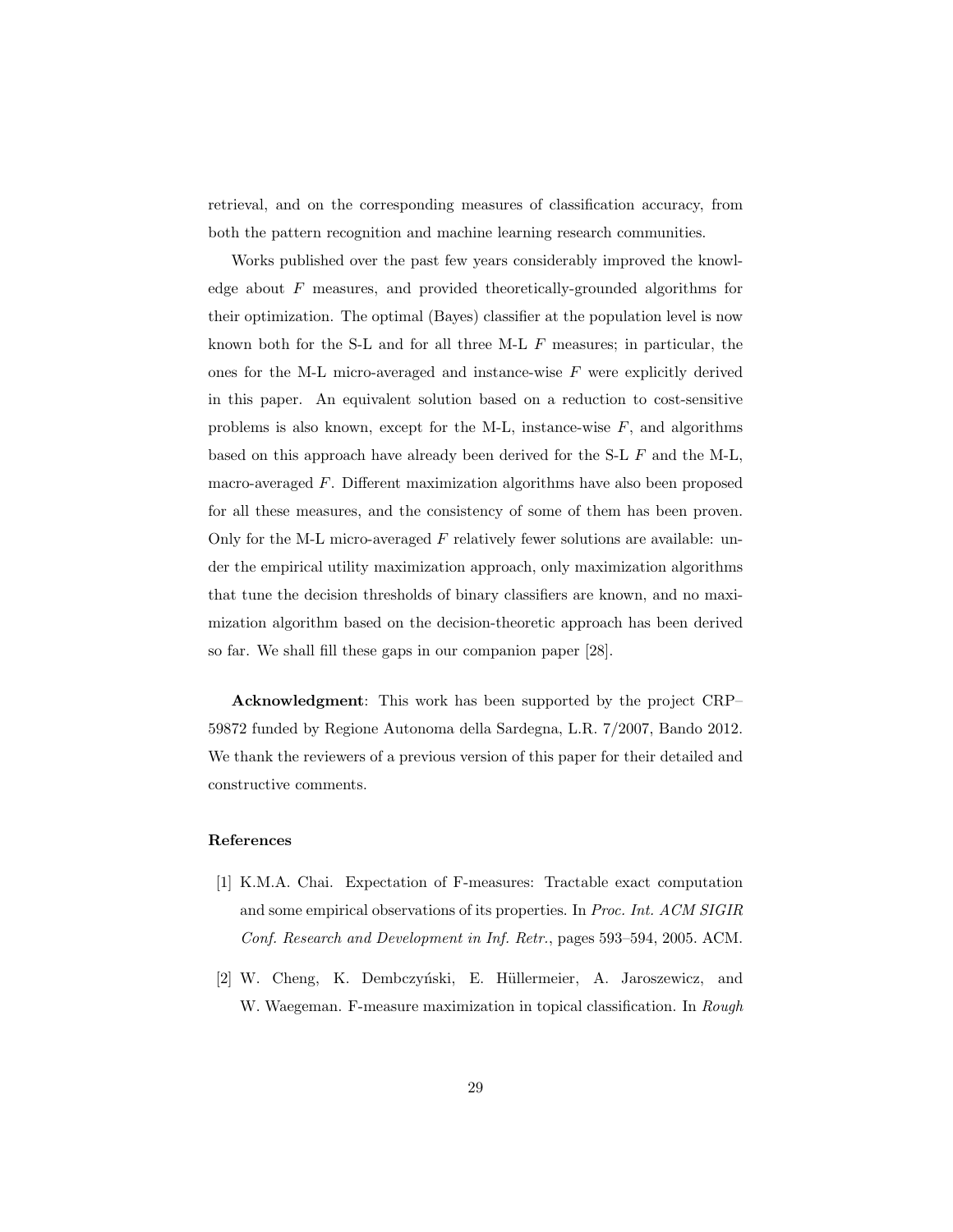Sets and Current Trends in Computing, LNCS vol. 7413, pages 439–446. Springer, 2012.

- [3] K. Dembczyński, W. Cheng, and E. Hüllermeier. Bayes optimal multilabel classification via probabilistic classifier chains. In Proc. Int. Conf. Machine Learning, pages 279–286, 2010.
- [4] K. Dembczyński, A. Jachnik, W. Kotlowski, W. Waegeman, and E. Hüllermeier. Optimizing the F-measure in multi-label classification: Plug-in rule approach versus structured loss minimization. In Proc. Int. Conf. Machine Learning, 2013.
- [5] K. Dembczyński, W. Waegeman, W. Cheng, and E. Hüllermeier. An Exact Algorithm for F-Measure Maximization. In Neural Inf. Proc. Systems, pages 1404–1412, 2011.
- [6] R.-En Fan and C.-J. Lin. A Study on Threshold Selection for Multi-label Classification. Tech.rep., National Taiwan University, 2007.
- [7] P. Flach and M. Kull. Precision-Recall-Gain Curves: PR Analysis Done Right. In Neural Inf. Proc. Systems, pages 838–846, 2015.
- [8] A. Fujino, H. Isozaki, and J. Suzuki. Multi-label Text Categorization with Model Combination based on F1-score Maximization. Proc. Int. Joint Conf. Natural Language Proc., 2008.
- [9] M. Jansche. Maximum expected F-measure training of logistic regression models. In Proc. Int. Conf. on Human Language Technology and Empirical Methods in Natural Language Processing, pages 692–699, 2005.
- [10] M. Jansche. A maximum expected utility framework for binary sequence labeling. In Proc. Annual Meeting of the Association of Computational Linguistics, pages 736–743, 2007.
- [11] T. Joachims. A Support Vector Method for Multivariate Performance Measures. In Int. Conf. on Machine Learning, pages 377–384, 2005.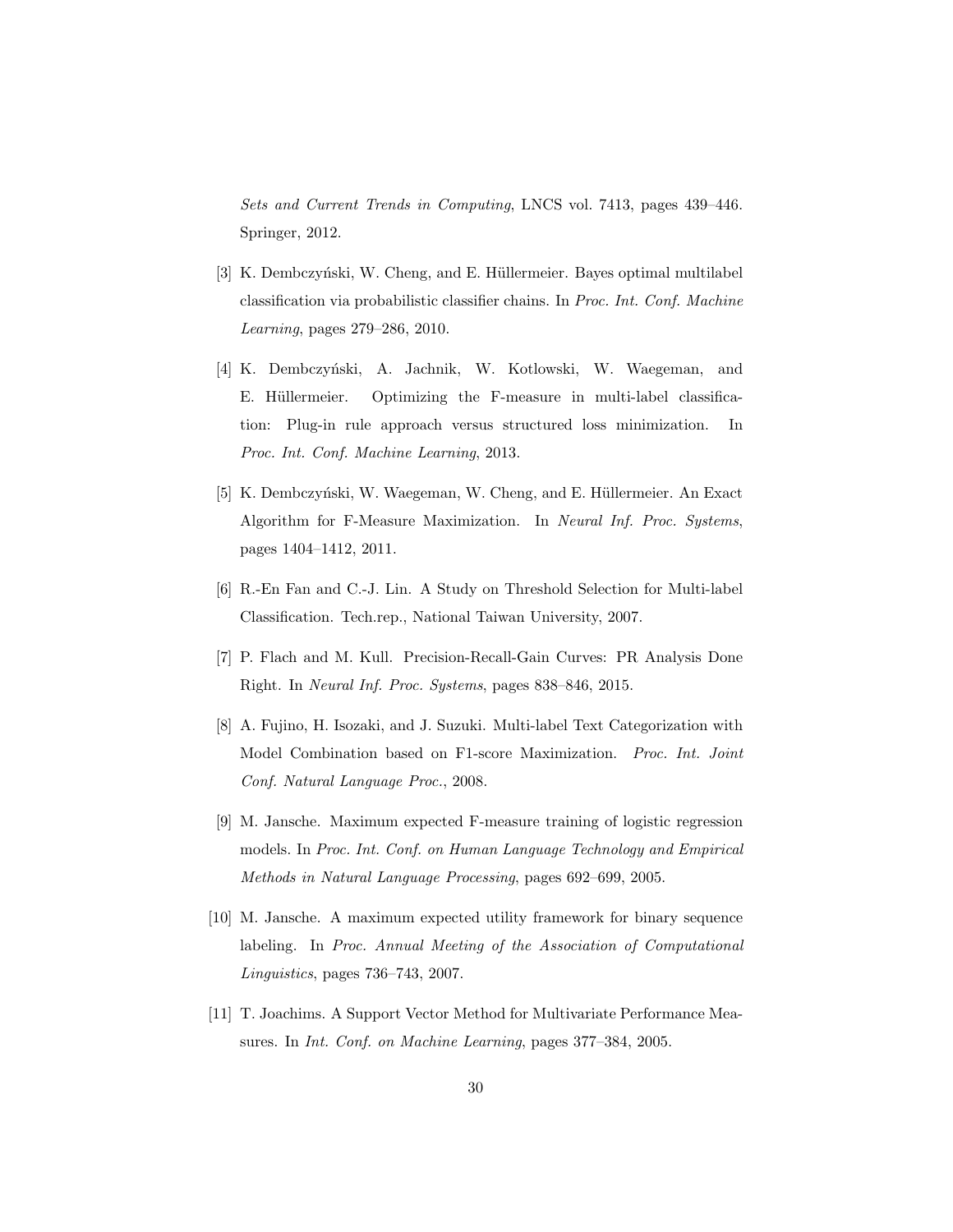- [12] W. Kotlowski and K. Dembczyński. Surrogate regret bounds for generalized classification performance metrics. CoRR, abs/1504.07272, 2015.
- [13] O. Koyejo, N. Natarajan, P.K. Ravikumar, and I.S. Dhillon. Consistent binary classification with generalized performance metrics. In Adv. in Neural Inf. Proc. Systems 27, pages 2744–2752, 2014.
- [14] D.D. Lewis. Evaluating and optimizing autonomous text classification systems. In Proc. Int. ACM SIGIR Conf. Research and Development in Information Retrieval, pages 246–254, 1995. ACM.
- [15] Z.C. Lipton, C. Elkan, and B. Narayanaswamy. Optimal thresholding of classifiers to maximize F1 measure. In Proc. Machine Learning and Knowledge Discovery in Databases - European Conf., ECML PKDD, Part II, LNCS vol. 8725, pages 225–239. Springer, 2014.
- [16] C.D. Manning, P. Raghavan, and H. Schütze. *Introduction to Information* Retrieval. Cambridge University Press, 2008.
- [17] M. Di Martino, G. Hernández, M. Fiori, and A. Fernández. A new framework for optimal classifier design. Patt. Rec., 46(8):2249–2255, 2013.
- [18] D.R. Musicant, V. Kumar, and A. Ozgur. Optimizing F-measure with Support Vector Machines. In Int. Florida Artif. Int. Research Society Conf., pages 356–360. AAAI Press, 2003.
- [19] Ye Nan, K.M.A. Chai, W.S. Lee, and H.L. Chieu. Optimizing F-measure: A tale of two approaches. In Proc. Int. Conf. on Machine Learning, 2012.
- [20] H. Narasimhan, P. Kar, and P. Jain. Optimizing non-decomposable performance measures: A tale of two classes. In Proc. Int. Conf. Machine Learning, JMLR Proceedings vol. 37, pages 199–208, 2015.
- [21] H. Narasimhan, H.G. Ramaswamy, A. Saha, and S. Agarwal. Consistent multiclass algorithms for complex performance measures. In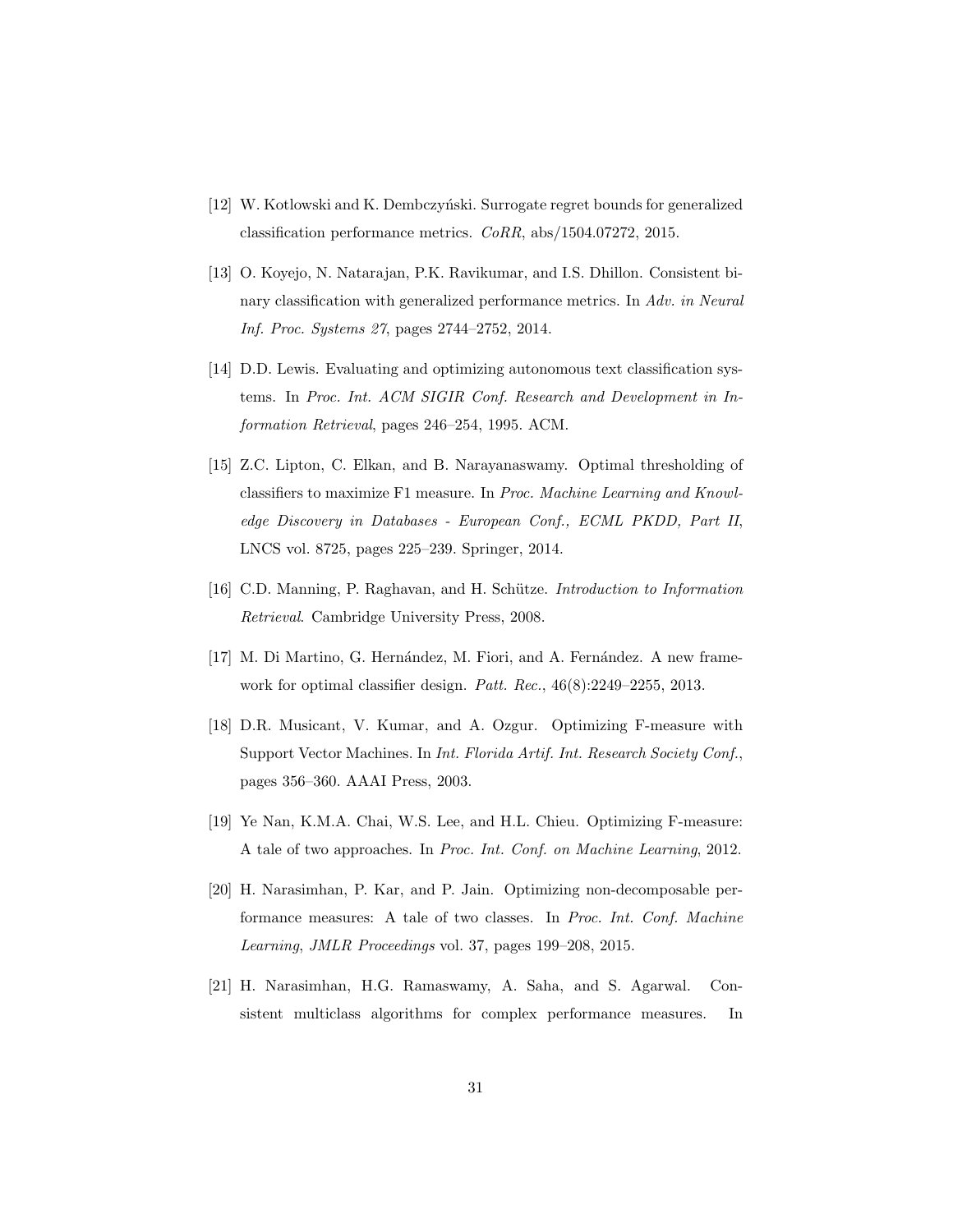Proc. Int. Conf. Machine Learning, JMLR Proceedings vol. 37, pages 2398– 2407, 2015.

- [22] H. Narasimhan, R. Vaish, and S. Agarwal. On the statistical consistency of plug-in classifiers for non-decomposable performance measures. In Adv. in Neural Inf. Proc. Systems 27, pages 1493–1501, 2014.
- [23] S.P. Parambath, N. Usunier, and Y. Grandvalet. Optimizing F-measures by cost-sensitive classification. In Adv. in Neural Inf. Proc. Systems 27, pages 2123–2131, 2014.
- [24] J. Petterson and T.S. Caetano. Reverse multi-label learning. In Advances in Neural Information Processing Systems 23, pages 1912–1920, 2010.
- [25] J. Petterson and T.S. Caetano. Submodular multi-label learning. In Adv. in Neural Information Processing Systems 24, pages 1512–1520, 2011.
- [26] I. Pillai, G. Fumera, and F. Roli. F-Measure Optimisation in Multi-label Classifiers. In Int. Conf. Pattern Recognition, 2012.
- [27] I. Pillai, G. Fumera, and F. Roli. Threshold optimisation for multi-label classifiers. Pattern Recognition, 46(7):2055–2065, 2013.
- [28] I. Pillai, G. Fumera, and F. Roli. Designing multi-label classifiers that maximize the micro-averaged F measure (*submitted*).
- [29] J.R. Quevedo, O. Luaces, and A. Bahamonde. Multilabel classifiers with a probabilistic thresholding strategy. Patt. Rec., 45(2):876–883, 2012.
- [30] C.J. Van Rijsbergen. Foundation of evaluation. Journal of Documentation, 30(4):365–373, 1974.
- [31] I. Tsochantaridis, T. Hofmann, T. Joachims, and Y. Altun. Support vector machine learning for interdependent and structured output spaces. In Proc. Int. Conf. Machine Learning, page 104, 2004.